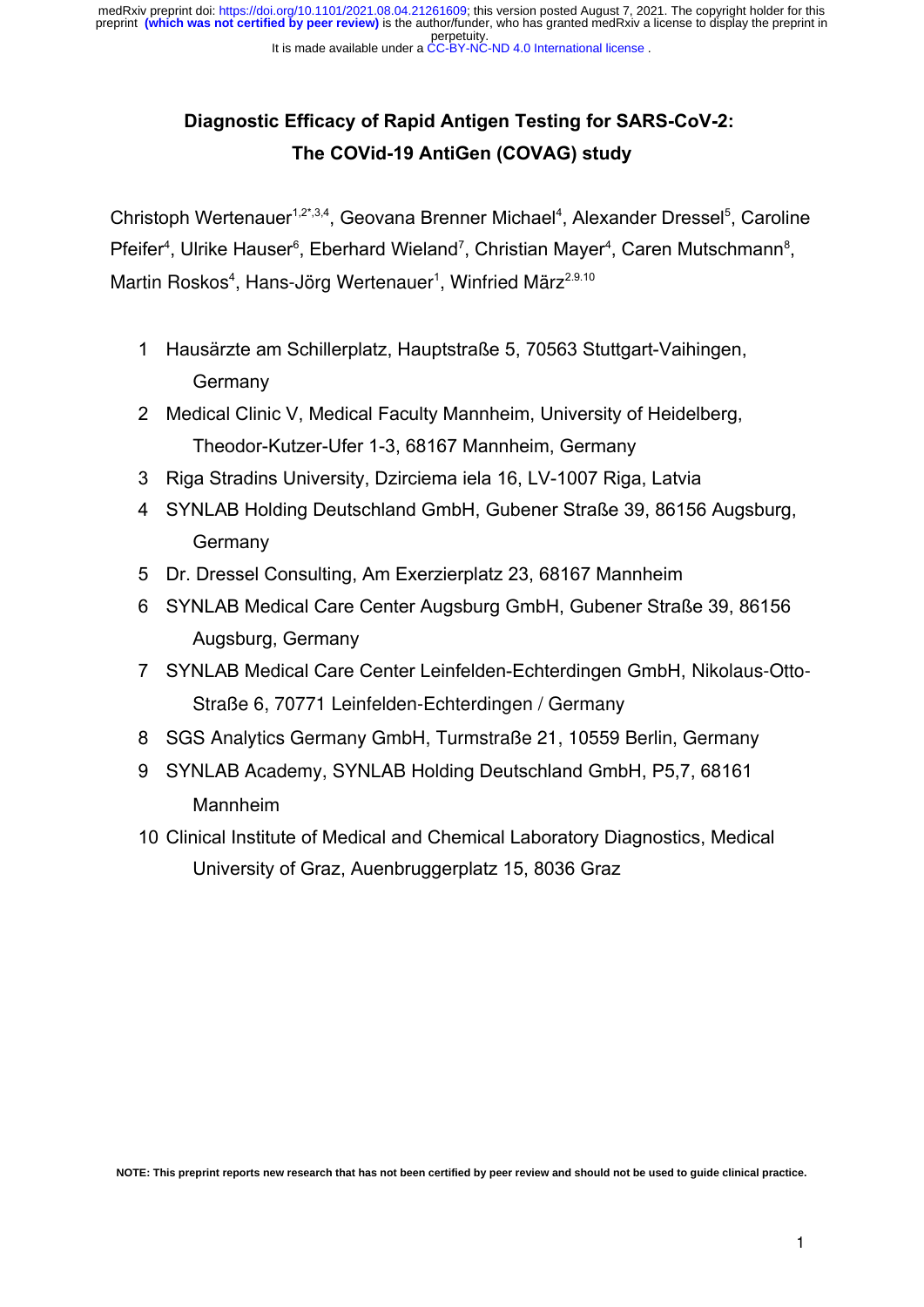## **Abstract**

**Background:** Widely available rapid testing is pivotal to the fight against COVID-19. Real-time reverse transcription-polymerase chain reaction (rRT-PCR) remains the gold standard. We compared two frequently used commercial rapid diagnostic tests (RDTs) for SARS-CoV-2-antigens, the SD Biosensor SARS-CoV-2 Rapid Antigen Test (Roche Diagnostics) and the Panbio COVID-19 Ag Rapid Test (Abbott Diagnostics), against rRT-PCR for SARS-CoV-2 detection.

**Methods:** We compared the tests in 2215 all-comers at a diagnostic centre between February 1 and March 31, 2021. rRT-PCR-positive samples were examined for SARS-CoV-2 variants.

**Findings:** 338 participants (15%) were rRT-PCR-positive for SARS-CoV-2. The sensitivities of Roche-RDT and Abbott-RDT were 60.4% and 56.8% (P<0·0001) and specificities 99.7% and 99.8% (P=0·076), respectively. Sensitivity inversely correlated with rRT-PCR-derived Ct values. Unadjusted, the RDTs had higher sensitivities in individuals referred by treating physicians and health departments than those tested for other reasons, in persons without comorbidities compared to those with comorbidities, in individuals with symptoms suggesting COVID-19, and in the absence of SARS-CoV-2 variants compared to Alpha variant carriers. The associations of sensitivity with clinical symptoms and the SARS-CoV-2 genotype were robust against adjustment for Ct values. Assuming that 10 000 symptomatic individuals are tested, 500 of which are truly positive, the RDTs would generate 38 false-positive and 124 false-negative results. Assuming that 10 000 asymptomatic individuals are tested, including 50 true positives, 18 false-positives and 34 falsenegatives would be generated.

**Interpretation:** The sensitivities of the two RDTs are unsatisfactory. This calls into question whether their widespread use is effective in the ongoing SARS-CoV-2 pandemic.

**Funding:** SYNLAB Holding Deutschland GmbH

#### **Key words**

COVID-19, SARS-Cov-2, antibodies, rapid detection, antigen testing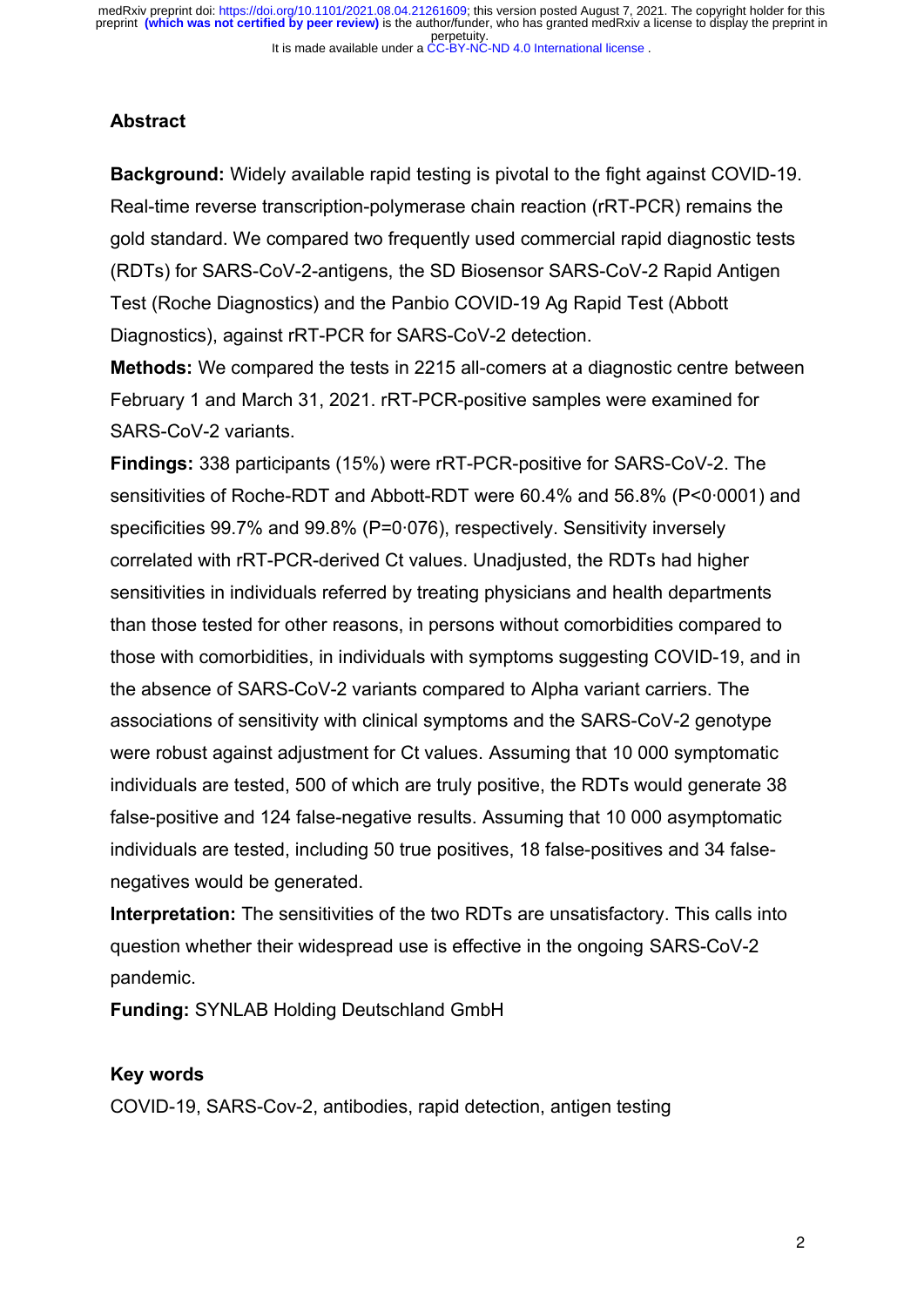### **Research in context**

Evidence before this study

Small studies and a meta-analysis from the Cochrance collaboration indicate vastly different diagnostic efficacies of commercial rapid diagnostic tests (RDTs) for SARS-CoV-2 antigen. The impact of SARS-CoV-2 variants has not been known.

Added value of this study

This is one of the largest real-world studies of the diagnostic efficacy of two widely recommended RDTs SARS-CoV-2 antigen in comparison to rRT-PCR. The sensitivities of the two RDTs are unsatisfactory, mainly in asymptomatic persons. Presence of the SARS-CoV-2 Alpha Variant decreased both tests´ sensitivities significantly.

Implications of all the available evidence

Policy and health care providers should account for substantial limitations of RDTs for SARS-CoV-2 particular in asymptomatic persons. Research into alternative approaches to the screening for SARS-CoV-2 should be intensified.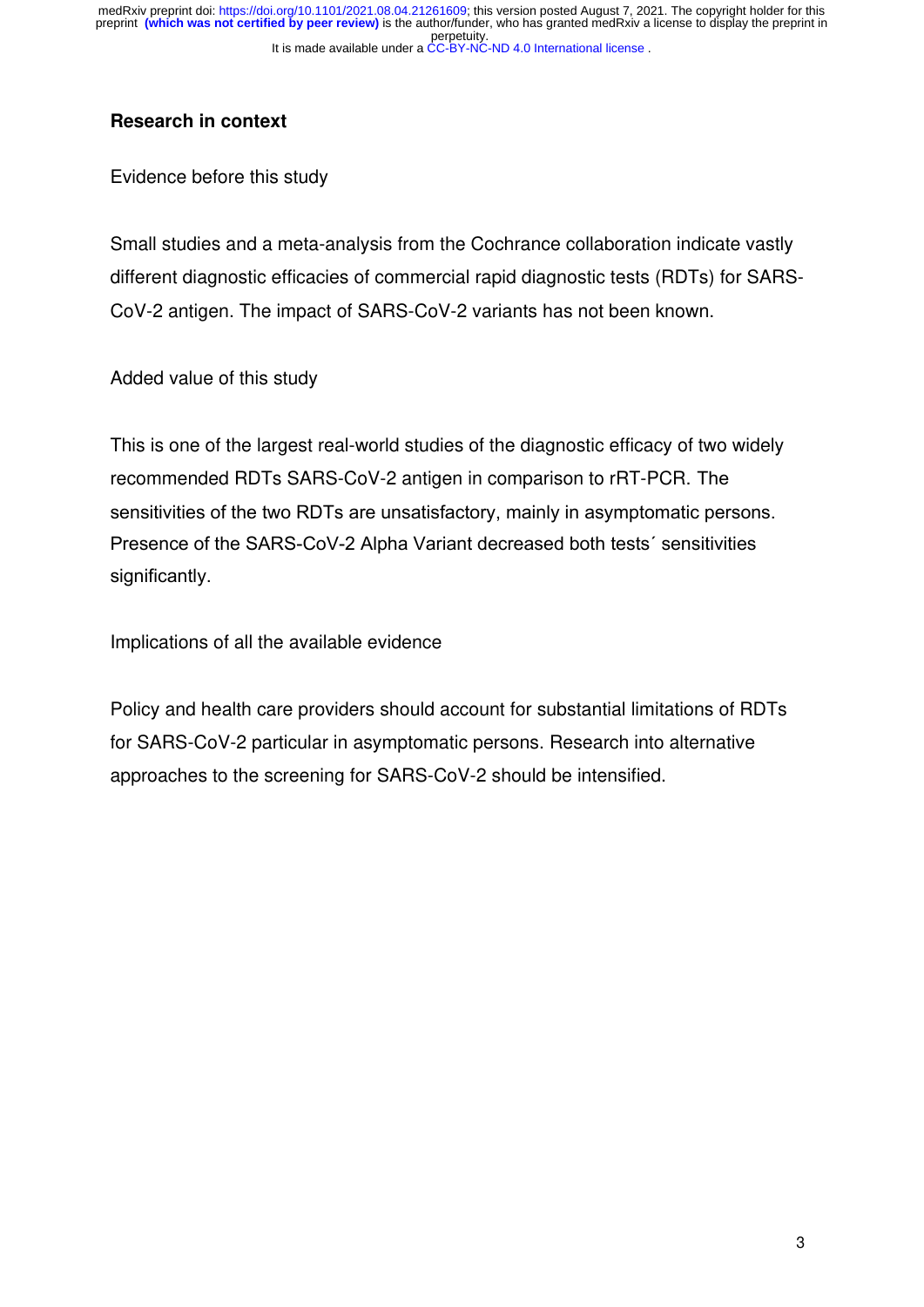#### **Introduction**

On December 31, 2019, the Municipal Health Commission of Wuhan in Hubei, China, reported a series of cases of pneumonia with unknown aetiology  $1$ . The Chinese Centre for Disease Control and Prevention (CCDC) described severe acute respiratory syndrome-related coronavirus-2 (SARS-CoV-2) as the causative agent  $2-4$ , which then quickly spread worldwide. Severe cases of SARS-CoV-2 infection are associated with a substantial risk of prolonged critical illness and death  $5$ .

Because the virus can be spread by asymptomatic, pre-symptomatic, and symptomatic carriers, public health experts have recommended fast and accurate testing, followed by the identification and monitoring of positive cases and subsequent self-isolation and contact tracing to contain the spread of SARS-CoV-2. Direct detection of SARS-CoV-2 is achieved by identifying viral RNA in specimens from the respiratory tract of patients utilizing nucleic acid amplification tests (NAATs) or by recognising viral proteins through antigen-detecting rapid diagnostic tests (Ag-RDTs). The NAAT-based assays, such as real-time reverse transcription-polymerase chain reaction (rRT-PCR) have become the "gold standard" for establishing the presence of SARS-CoV-2 in patients <sup>6</sup>. However, rRT-PCR-based testing takes several hours and is conducted in specialised laboratories, which are usually located away from sample collection sites. This may produce long turnaround times, resulting in delayed self-isolation, a risk of more contacts, and further potential transmission. Therefore, rapid antigen tests for SARS-CoV-2 detection have been made commercially available. Ag-RDTs can be conducted at the point of care and the results visualised after 15-30 minutes  $<sup>7</sup>$ . There is common consensus that positive</sup> Ag-RDT results must be verified by rRT-PCR testing. Studies have indicated that the antigen tests' analytical sensitivities vary between 25% and 50% for rRT-PCRpositive samples, which may increase to more than 80% for samples with a higher viral load  $8-10$ . We set out to comprehensively examine the most sensitive  $11$  and widely used commercial RDTs in a real-world, prospective, head-to-head study, placing specific emphasis on clinical characteristics, COVID-19-associated symptoms, and the presence of SARS-CoV-2 variant genotypes.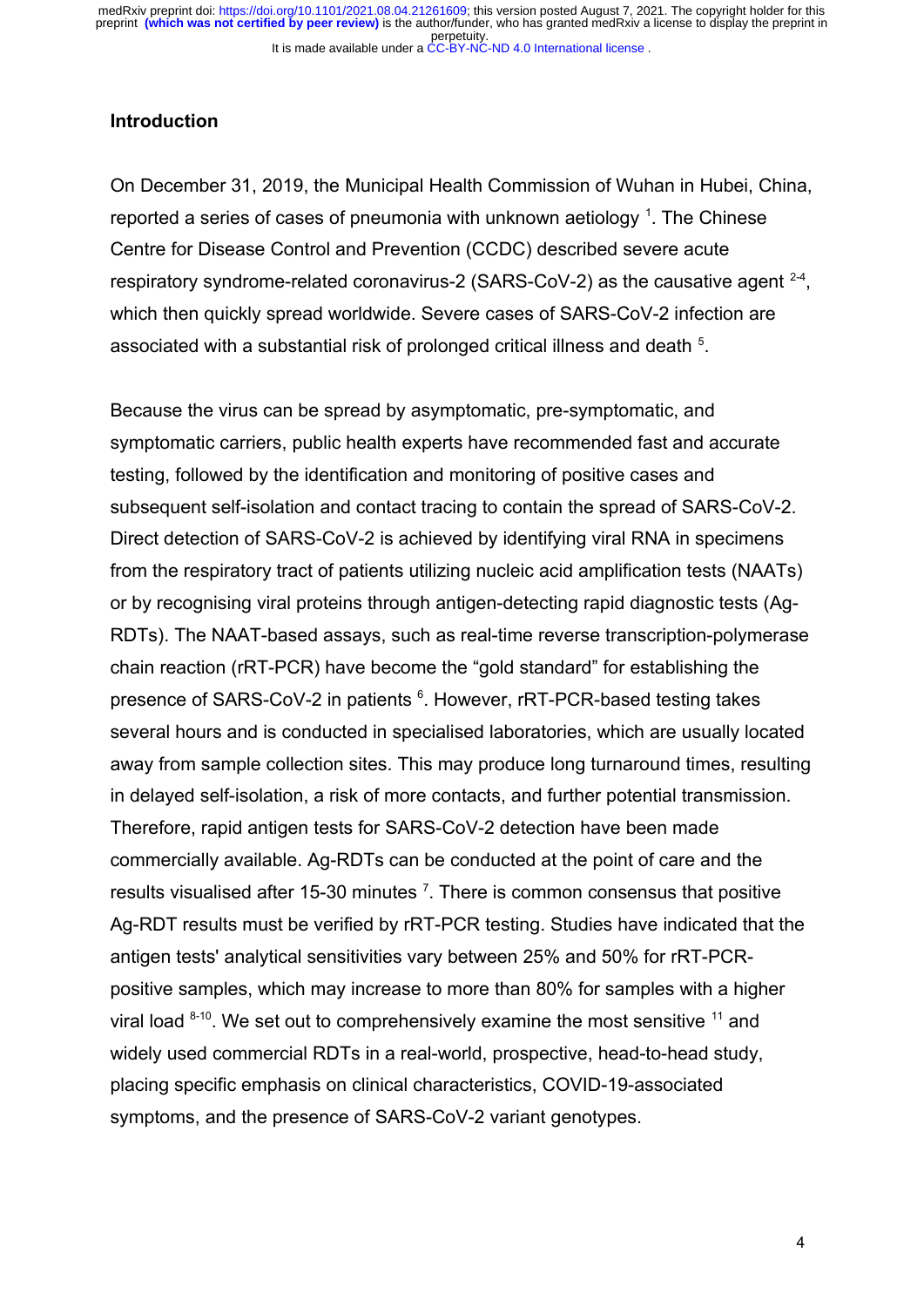### **Methods**

#### Setting and participants

This prospective study was conducted at the Corona Test Centre Stuttgart Cannstatter Wasen. Individuals scheduled for rRT-PCR testing of nasopharyngeal swabs were advised of the study orally and in writing. Participants had to be aged ≥18 years and capable of understanding the nature, significance, and implications of the study. Children and adolescents <18 years of age and patients obviously suffering from clinical conditions requiring emergency hospitalisation were excluded. All participants provided written and informed consent. The study was approved by Ethics Committee II (Mannheim) of the University of Heidelberg (reference number 2020-417MF) and the German Institute for Drugs and Medical Devices.

We recorded demographic characteristics, reasons for testing, medical history, major risk factors, acute symptoms, and vital signs, including heart rate, blood pressure, body temperature, and oxygen saturation (Table 1). In addition to collecting the nasopharyngeal swabs for rRT-PCR testing, we collected two completely independent swab specimens to run two commercially available and widely used Ag-RDTs from Abbott Diagnostics (Abbott Panbio <sup>™</sup> COVID-19 Ag Rapid Test, Abbott Rapid Diagnostics Jena GmbH, Jena, Germany, www.abbott.com/poct) and Roche Diagnostics (Roche-SD Biosensor SARS-CoV-2 Rapid Antigen Test, identical to SD BIOSENSOR Standard Q COVID-19 Ag, www.sdbiosensor.com; Roche Diagnostics; Mannheim, Germany, www.roche.com). Hereafter, we refer to the tests as Abbott-RDT and Roche-RDT, respectively. We randomly assigned the study population to three sampling groups according to the time sequence of collecting the nasopharyngeal swabs (group 1: rRT-PCR, RDT-Roche, RDT-Abbott; group 2: RDT-Roche, RDT-Abbott, rRT-PCR; and group 3: RDT-Abbott, rRT-PCR, RDT-Roche).

Blood samples (two 7.5 ml S-Monovette® Serum-Gel tubes and a 2.7 ml S-Monovette<sup>®</sup> K<sub>3</sub>-EDTA tube, Sarstedt, Nümbrecht, Germany) were collected from the participants in a resting position to create a biobank. These backup samples were stored at  $-80\blacktriangledown C$  for future experiments. The full study protocol is available through [https://www.synlab.de/human/news-artikel/veroeffentlichung-des-protokolls-der](https://www.synlab.de/human/news-artikel/veroeffentlichung-des-protokolls-der-covid-19-antigen-studie-1398)[covid-19-antigen-studie-1398](https://www.synlab.de/human/news-artikel/veroeffentlichung-des-protokolls-der-covid-19-antigen-studie-1398).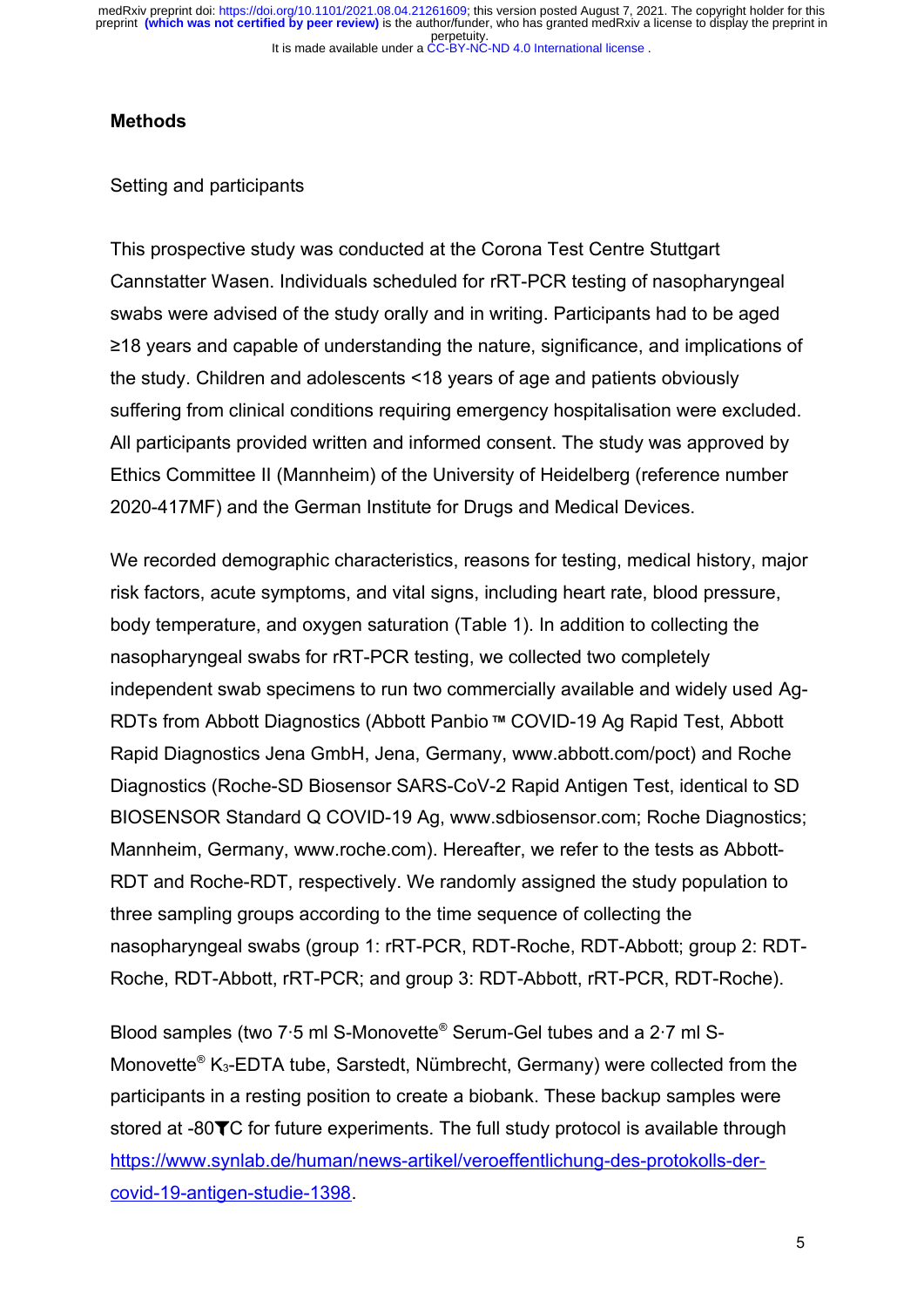perpetuity. medRxiv preprint doi: [https://doi.org/10.1101/2021.08.04.21261609;](https://doi.org/10.1101/2021.08.04.21261609) this version posted August 7, 2021. The copyright holder for this<br>preprint (which was not certified by peer review) is the author/funder, who has granted m

It is made available under a [CC-BY-NC-ND 4.0 International license](http://creativecommons.org/licenses/by-nc-nd/4.0/) .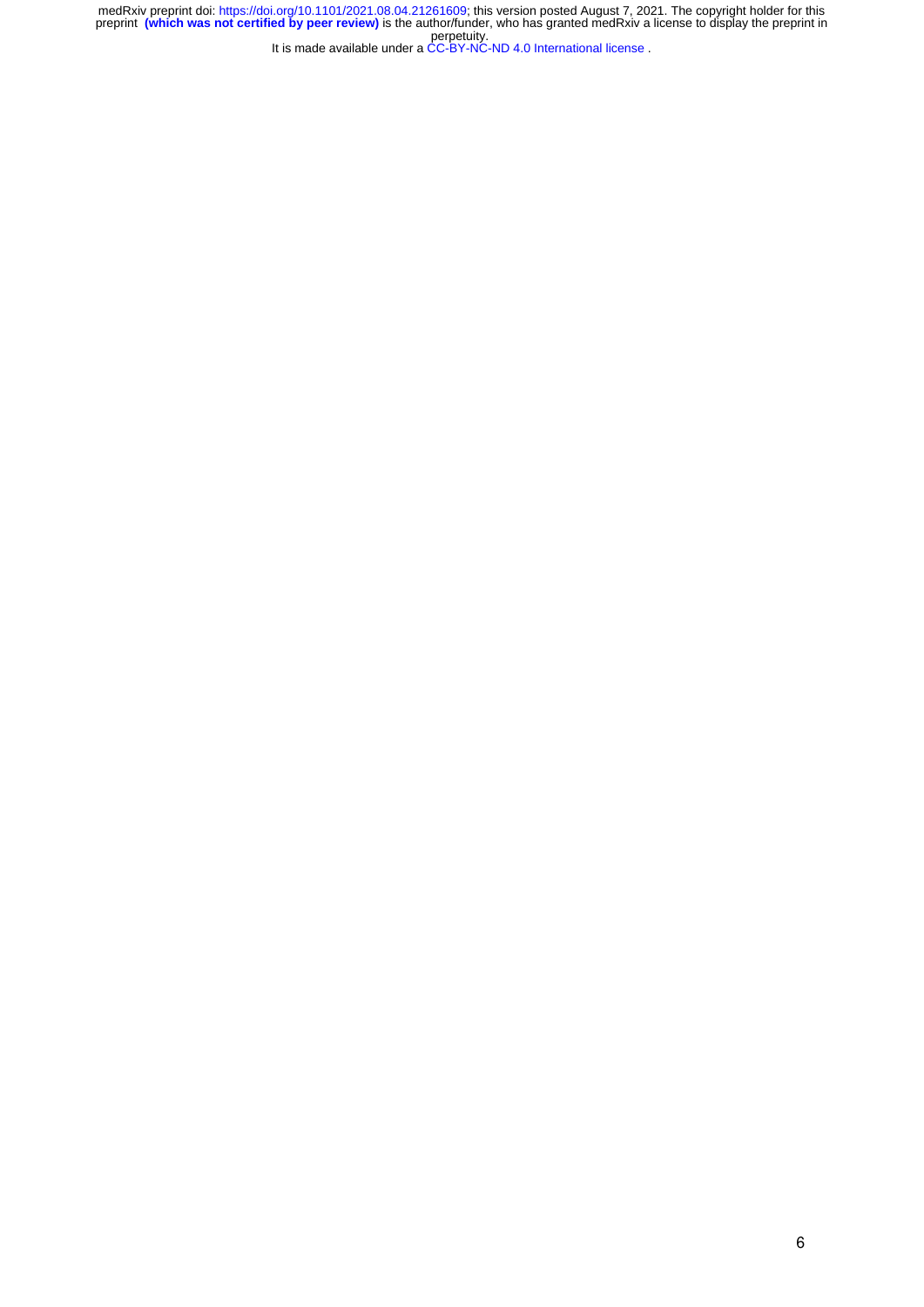#### Analytical procedures

Both the Abbott-RDT and the Roche-RDT were carried out by medically educated staff according to the manufacturers' instructions on-site at the Corona Test Centre Cannstatter Wasen, Stuttgart, Germany, immediately after sampling the nasopharyngeal swabs. The nasopharyngeal swabs for rRT-PCR testing were placed in 2 ml of a phosphate-buffered saline solution (ISOTON™ II Diluent, Becton Dickinson, Galway, Ireland) and delivered to the SYNLAB Medical Care Centre Leinfelden-Echterdingen. This ensured that the performers of the RDTs were unaware of the rRT-PCR-results.

SARS-CoV-2 RNA was extracted from the nasopharyngeal swab samples and purified using the PurePrep Pathogens kit and a PurePrep 96 instrument (Molgen, Veenendaal, the Netherlands). The rRT-PCR assay was performed using the RIDA®GENE SARS-CoV-2 test kit (R-Biopharm, Darmstadt, Germany) on the CFX96 Touch Real-Time PCR detection device (Bio-Rad, Feldkirchen, Germany) according to the manufacturers' instructions. This test kit targets the SARS-CoV-2 2 envelope (E) gene; samples producing a cycle threshold (Ct)  $\leq$  35 were considered positive by rRT-PCR.

We screened rRT-PCR-positive samples for SARS-CoV-2 variants of concern (VOC) B.1.1.7 (Alpha, United Kingdom), B.1.351 (Beta, South Africa), and P.1 (Gamma, Brazil) using VirSNiP SARS-CoV-2 Spike N501Y and VirSNiP SARS-CoV-2 Spike del H69/V70 from TIB Molbiol (Berlin, Germany) according to the supplier's instructions. Genotyping was restricted to samples with a  $Ct \leq 30$  in rRT-PCR (260 of 338 samples). Samples with positive results for both the N501Y substitution and H69/V70 deletion were assigned to the Alpha variant. The presence of N501Y and absence of H69/V70 was considered the Beta or Gamma variant. Samples in which both N501Y and H69/V70 were absent may have contained variants other than Alpha, Beta, or Gamma or the wild-type. For the purpose of this article, these samples were termed negative for investigated mutations (NIM).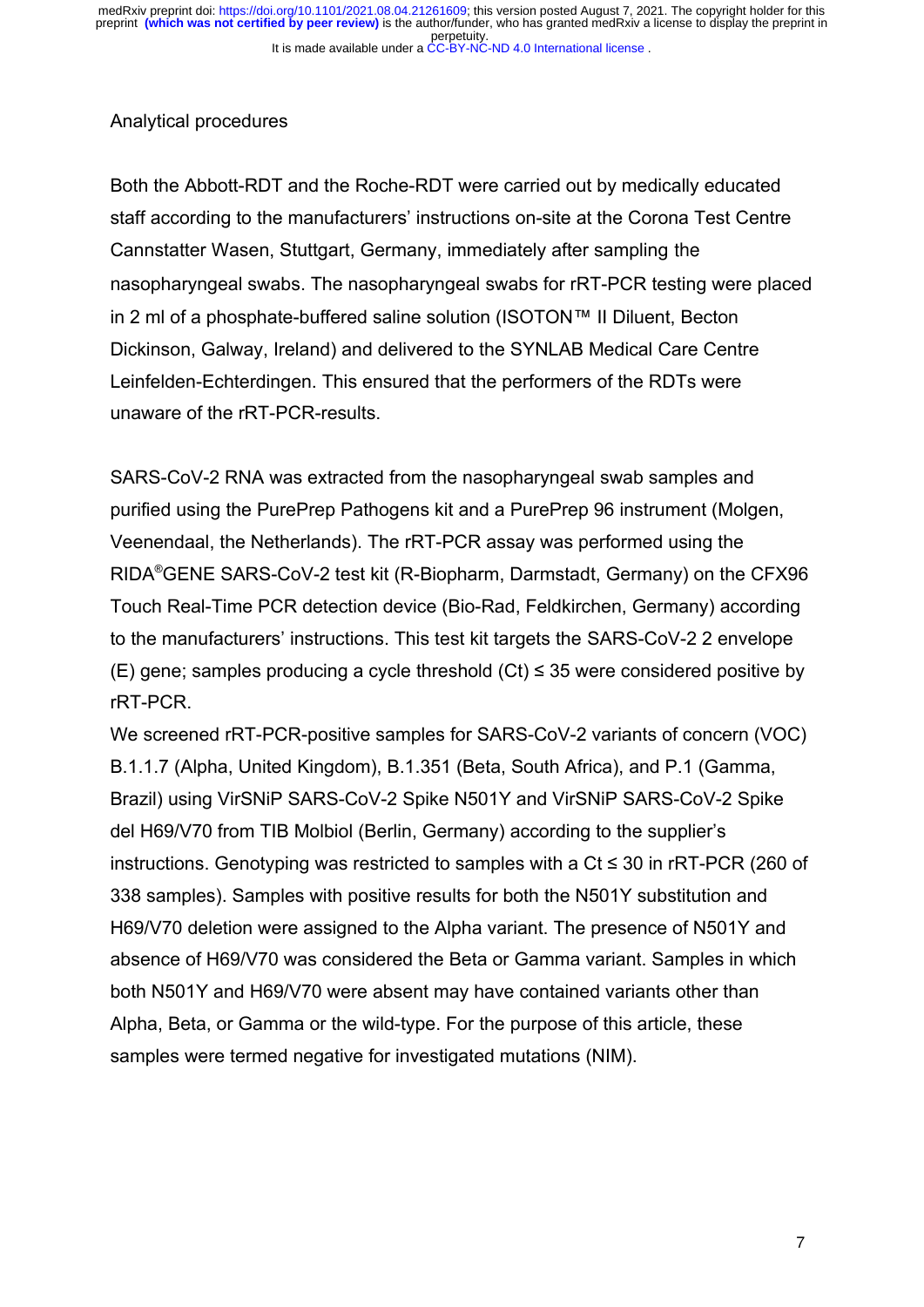#### Statistical analysis

Continuous data are presented as the mean, standard deviation (SD), median, and  $25<sup>th</sup>$  and  $75<sup>th</sup>$  percentiles. Categorical data are presented as absolute numbers and percentages. Differences in continuous variables between men and women were examined by two-sided t-tests; the chi-squared test was used for categorical variables (Table 1). The risk of having COVID-19 according to baseline anthropometric and anamnestic characteristics was expressed in terms of crude odds ratios (ORs) and ORs adjusted for age and sex as calculated by logistic regression (Table 2). Sensitivity, specificity, positive predictive values (PPVs), negative predictive values (NPVs), and diagnostic efficacy of the two RDTs compared to rRT-PCR were calculated (Table 3). These performance indicators were compared between the Abbott-RDT and Roche-RDT. The P-value refers to two-sided testing of the null hypothesis, that the difference between the respective performance indicators is equal to zero and based on 5000 bootstrap iterations and subsequent percentile analysis. We also visualised the sensitivities of both RDTs relative to the rRT-PCR-derived Ct values (Figure 1) and the PPVs and NPVs according to hypothetical disease prevalence rates in the range of 0-0·05 (Figure 2). Finally, we investigated whether the sensitivities of the two RDTs were related to the reason for testing, comorbidities, clinical symptoms, vital signs, or SARS-CoV-2 genotypes using univariate (Table 3) and multivariate logistic regression (Table 4).

The statistical tests were two-sided and P<0·05 was considered significant. The analyses were carried out using R v4.0.2 (http://www.r-project.org).

Role of the funding source

The costs of the study were defrayed by SYNLAB Holding Deutschland GmbH. The management had no role in writing of the report or the decision to submit for publication. There was no financial support to SYNLAB Holding Deutschland GmbH from the manufacturers of the assays used in this evaluation and there has been no other financial support for this work that could have influenced its outcome. All authors had full access to all data and assume final responsibility for the decision to submit for publication.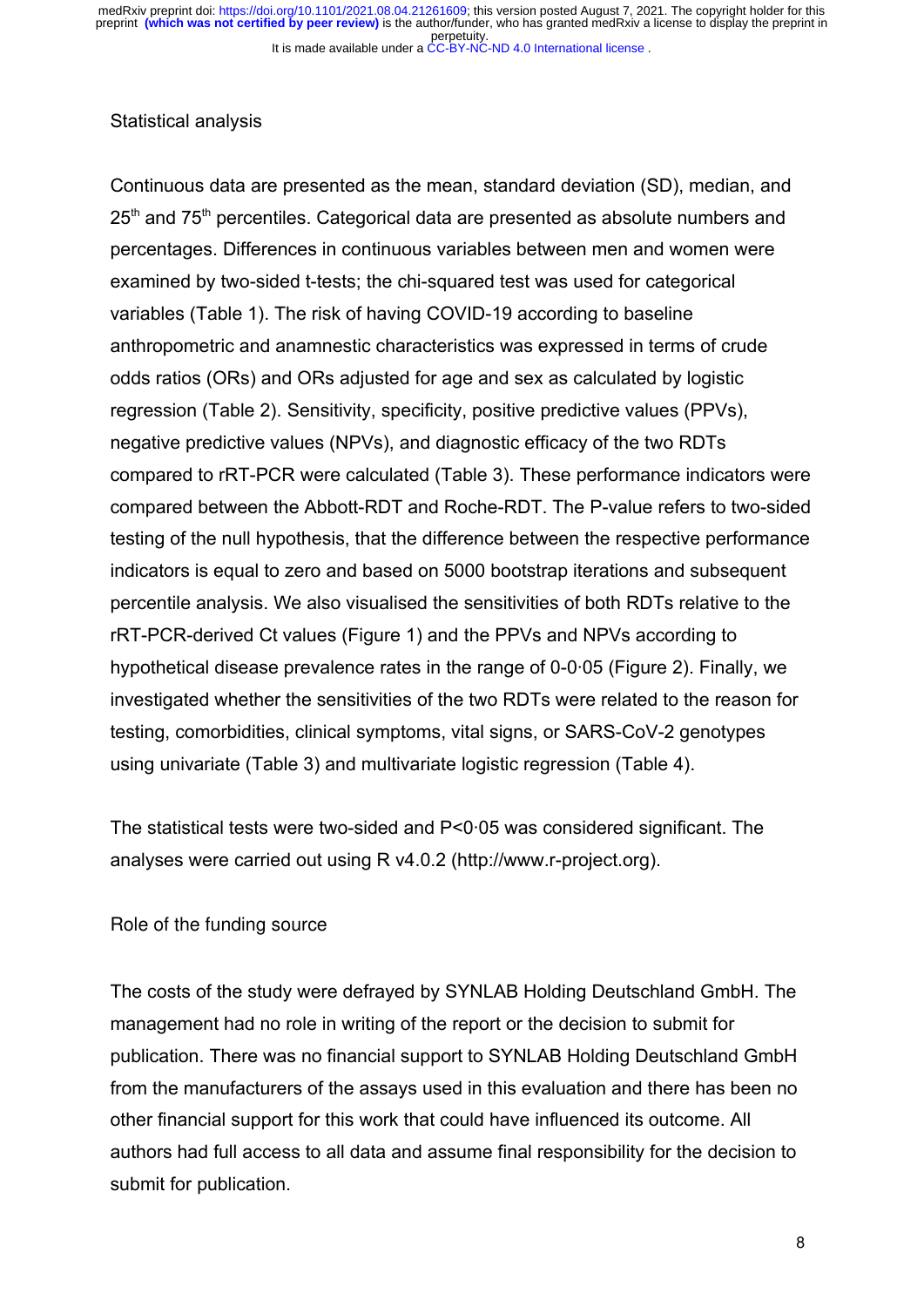## **Results**

#### Clinical characteristics of participants

The study was conducted between February 1, 2021, and March 31, 2021. During this period, nearly 17 000 adult persons attended the test centre Cannstatter Wasen to receive an rRT-PCR test. A total of 2222 persons agreed to participate in the study. Seven of them were disregarded for further evaluation because at least one of the three tests was not available. This resulted in 2215 persons with valid data (Table 1). Adverse events from performing any of the tests were not experienced.

We divided the reasons for testing into three major categories (Table 1): 707 (32%) participants were referred by their primary care physicians, 962 (43%) sought testing following the advice of the Health Department and were mostly incriminated contact persons of COVID-19 patients, and 546 (25%) participants were tested for miscellaneous reasons (264 following a warning message from the German Corona App, 140 out-of-pocket payers, 82 kindergartners or teachers, and 60 for another reason, including 2 for confirmation of a positive RDT and 2 cluster students in quarantine).

Hypertension, dyslipoproteinaemia, and diabetes mellitus were self-reported at rates of 12%, 5%, and 2%, respectively. Chronic obstructive lung disease and ischaemic heart disease were comparatively low in frequency. Overall, comorbidities occurred more often in men than in women (Table 1).

The most often reported clinical symptoms were malaise, headache, and musculoskeletal pain (Table 1). Symptoms were significantly more frequent in women than in men. Systolic and diastolic blood pressures were markedly and significantly higher in men than in women, but body temperature was slightly higher in women than in men (Table 1).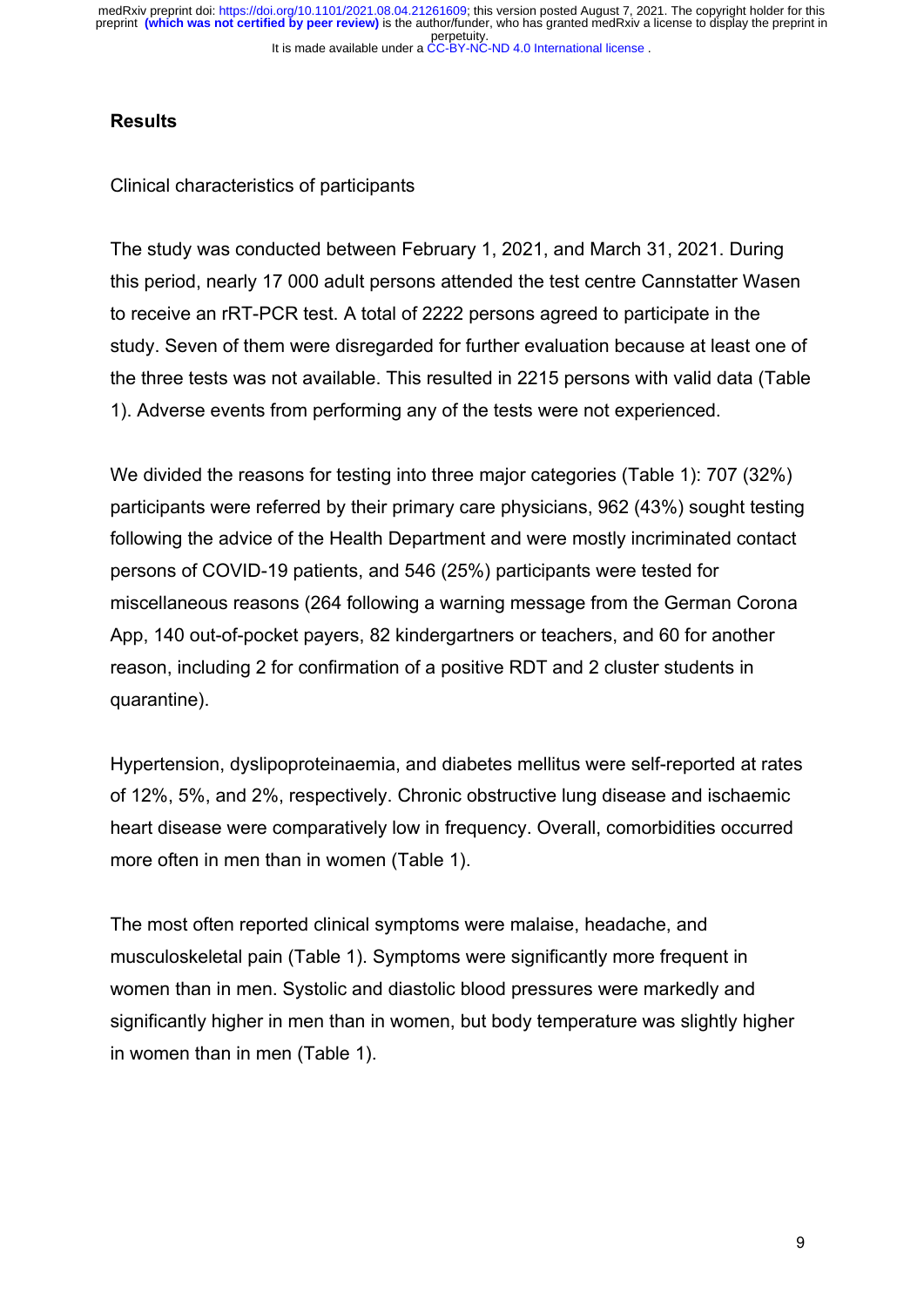Risk of rRT-PCR-proven SARS-CoV-2 infection according to baseline characteristics

Among the 2215 participants, 338 carried SARS-CoV-2 based on rRT-PCR. Age and sex were not related to the likelihood of testing positive for SARS-CoV-2 (Table 2). Participants referred by treating physicians and health departments were positive significantly more often than participants with miscellaneous reasons for testing (OR 0·22, 95% confidence interval [CI] 0·14-0·34, adjusted for age and sex and compared to referrals from physicians).

Persons with at least one comorbidity more frequently tested positive than those without comorbidity (OR 2·94, 95% CI 2·25-3·83, adjusted for age and sex). Among the individual comorbidities, dyslipoproteinaemia, diabetes mellitus, and ischaemic heart disease significantly increased the probability of a positive rRT-PCR test. The presence of at least one clinical symptom at presentation resulted in a higher frequency of positive rRT-PCR (OR 2·91, 95% CI 2·28-3·71, adjusted for age and sex). In addition, each of the individual symptoms was positively and significantly related to the rate of SARS-CoV-2 detected by rRT-PCR. Among the objectively measured vital signs (blood pressure, body temperature, and oxygen saturation), elevated body temperature was associated with the probability of COVID-19.

Diagnostic performance of RDTs

*Sensitivity.* The Roche-RDT and Abbott-RDT had overall sensitivities of 60·4% and 56·8%, respectively (P<0·0001, Table 3). Figure 1A shows that the sensitivities of both RDTs were strongly related to the Ct values derived from rRT-PCR. Only at Ct values < 20 did both RDTs reach a sensitivity of 100%.

We further examined whether the sensitivities of the two RDTs were significantly different in subgroups (Table 3). Age did not significantly affect sensitivity, but the overall difference in sensitivity between the Roche-RDT and Abbott-RDT may be due to participants below the median age (P<0·0001) rather than those above the median age (P=0·199, Table 3).

Among participants referred by physicians, the sensitivities of both RDTs were substantially higher than in the total study population (79·5% and 78·7%, Roche-RDT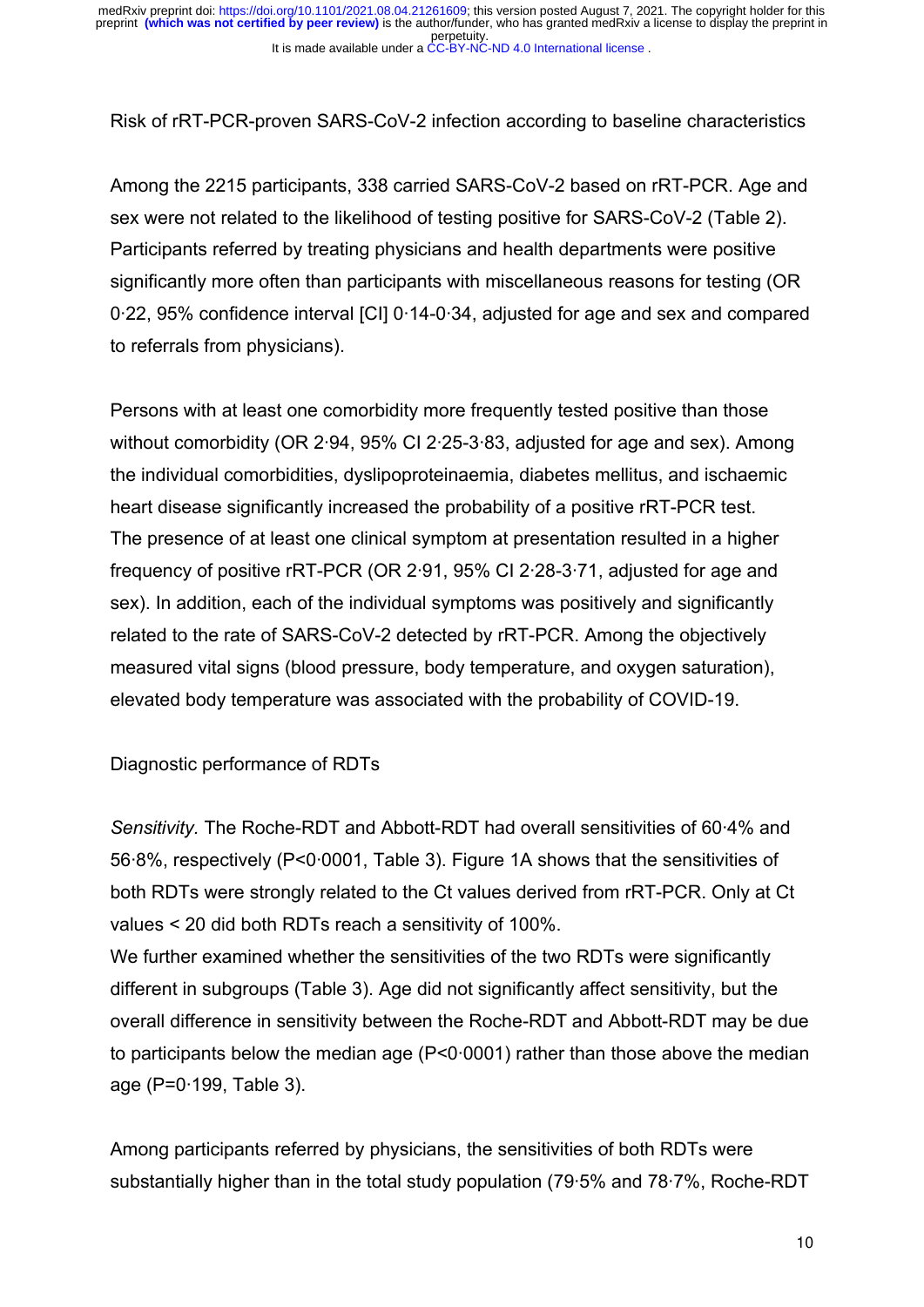and Abbott-RDT, respectively) but did not differ significantly. In contrast, they were <50% in persons referred by the Health Department and those tested for other reasons, whereby the Roche-RDT appeared to perform better than the Abbott-RDT (Table 3).

Sensitivities were markedly lower in persons with at least one comorbidity (38·2% and 34·4%, Roche-RDT and Abbott-RDT, respectively, P=0·005) than in persons without comorbidities (74·4% and 71·0%, Roche-RDT and Abbott-RDT, respectively,  $P=0.004$ , Table 3). This also applied to the individual comorbidities, with the one exception that the sensitivities of both the Roche-RDT and Abbott-RDT were 86% in the small number of participants reporting ischaemic heart disease. This unexpected finding is consistent with the Ct values being markedly higher in individuals with comorbidities (Table 3).

In persons with at least one clinical symptom, the sensitivities of both RDTs were higher (75.2% and 74.3%, Roche-RDT and Abbott-RDT, respectively, not significant) than in persons without clinical symptoms (31·9% and 23·8%, Abbott-RDT and Roche-RDT, respectively, P<0·0001). The presence of any of single symptom augmented the sensitivities of both RDTs, with the exception of shortness of breath and diarrhoea, which were not related to sensitivity. This finding is in line with the Ct values, which were lower in cases with symptoms than in those without (Table 3). In the small number of persons ( $n = 12$ ) with elevated body temperature, the rate of positive RDTs was higher (91·7% for both RDTs) than at normal body temperature (59·2% and 55·5%, Abbott-RDT and Roche-RDT, respectively, P<0·001), but there were only modest differences in sensitivities due to blood pressure and oxygen saturation (Table 3).

We also analysed whether the SARS-CoV-2 genotype affects the sensitivities of the RDTs. Only samples with Ct values  $\leq$  30 (n = 286) were included in this evaluation. The NIM SARS-CoV-2 and Alpha variant (B.1.1.7) were present in 81 and 166 samples with Ct values ≤ 30, respectively. The NIM genotype was detected at sensitivities of 87·7% and 84·0% (Roche-RDT versus Abbott-RDT, respectively, not significant). In carriers of the Alpha variant, sensitivities were 77·1% and 72·3% (Roche-RDT versus Abbott-RDT, respectively, P<0·002). At any given Ct value, the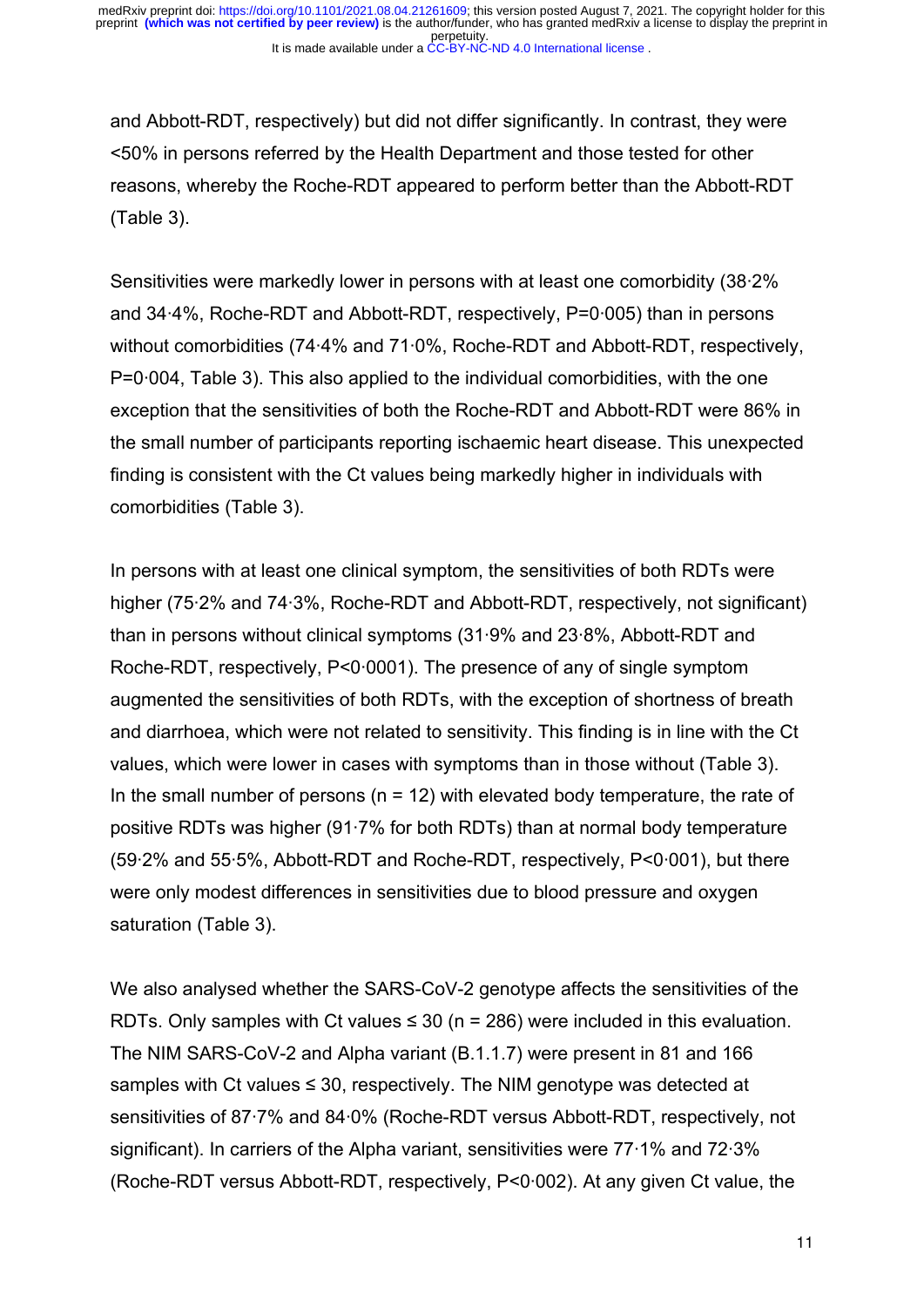sensitivities of both RDTs were lower for the Alpha variant than for the NIM genotype (Figure 1B).

To firmly establish independent predictors of sensitivity, we calculated ORs for having a positive RDT according to subgroups in multivariate logistic regression. Covariables were age, gender, reason for testing, presence or absence of any comorbidity, presence of absence of any clinical symptom, and the SARS-CoV-2 genotype. As expected, Ct values were associated with sensitivity for both tests. The sensitivities of the Abbott-RDT and Roche-RDT were higher in symptomatic than in asymptomatic individuals. Remarkably, the sensitivities of both tests were significantly lower for the Alpha variant than for the NIM genotype (Table 4).

*Specificity.* The rate of false-positive RDTs was low. With both RDTs, specificity exceeded 99% overall and mostly in all participant strata (Table 3).

*PPV, NPV, and diagnostic efficacy*. At a prevalence rate of 15% in the study population, the PPVs of the two RDTs were approximately 98% and within the range of 90 to 100% in all subgroups examined. The NPVs of the RDTs were approximately 93%. Diagnostic efficacy also ranged between 90 and 100%. Because patients with SARS-CoV-2 infections were enriched in our study population compared to the general population, we examined the PPVs and NPVs at assumed prevalence rates up to 0·05 (Figure 2). At this prevalence rate, our results suggest a PPV and NPV of 96·6% and 97·8% for Abbott-RDT and 92·3% and 98% for Roche-RDT. In *symptomatic* persons, the respective figures were 93·6% and 98·7% for Abbott-RDT and 90·8% and 98·7% for Roche-RDT (Figure 2B). In asymptomatic persons, the respective figures were 100% and 96·1% for Abbott-RDT and 90·4% and 96·5% for Roche-RDT (Figure 2).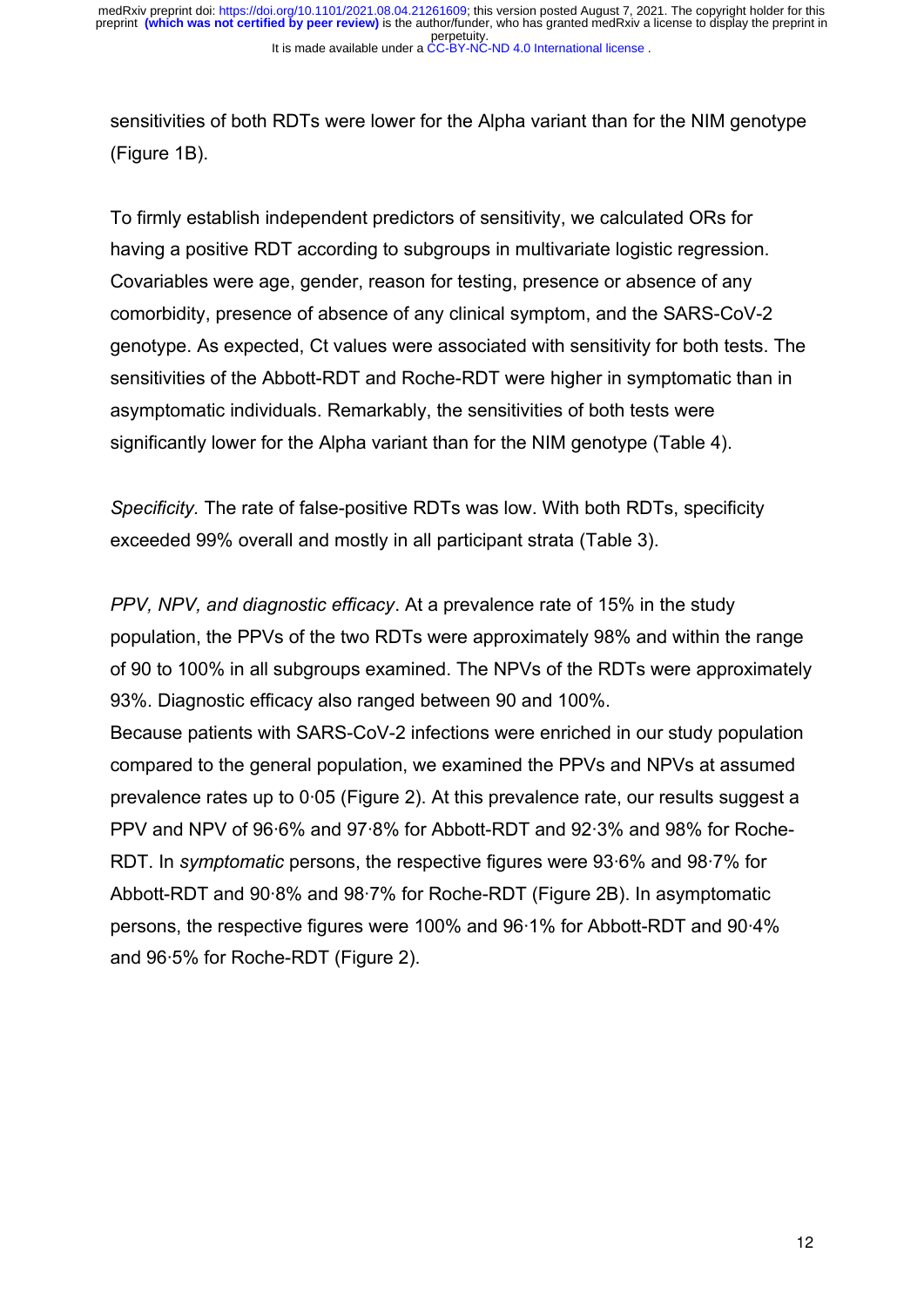#### **Discussion**

We completed one of the largest prospective evaluations of RDTs for SARS-CoV-2 associated antigens in a real-world environment to date. We evaluated the two most sensitive <sup>11</sup> contemporary lateral-flow devices provided by Roche Diagnostics and Abbott Diagnostics. We found that the Abbott-RDT and Roche-RDT had significantly different sensitivities, but they were inversely and strongly related to the rRT-PCRderived Ct values. In unadjusted examinations, the RDTs had higher sensitivity in individuals referred from treating physicians and health departments than in those tested for other reasons, in individuals without comorbidities compared to those with comorbidities, in individuals presenting with clinical symptoms and fever, and in carriers of the SARS-CoV-2 NIM genotype compared to carriers of the Alpha variant. The associations between the presence of clinical symptoms or the SARS-CoV-2 genotype and sensitivity were robust against adjustments for the Ct values.

Prevalence of SARS-CoV-2 infections in the study cohort

Among the attendees of our corona test centre, the rate of individuals testing positive for SARS-CoV-2 infection by rRT-PCR was 15%, which markedly exceeds the prevalence rate in the German population during the study (approximately 0·3% estimated on the basis of 7-day incidence rates during the study period). The probability of testing positive by rRT-PCR was not related to age and sex. This is in contrast to the expected over-representation of older people and may reflect preselection for persons having an evident clinical indication for testing. The probability of testing positive by rRT-PCR was strongly linked to individual reasons for testing, to the presence of comorbidities, clinical complaints, and elevated body temperature. For example, the persons referred by physicians due to suspected COVID-19 or those coming from the Health Department were more often positive than the group with miscellaneous reasons (kindergartners/teachers, out-of-pocket payers). Yet, in the latter group (prevalence rate 0·044), the proportion of SARS-CoV-2 carriers was still 10-fold higher than in the general population (assumed prevalence 0·003).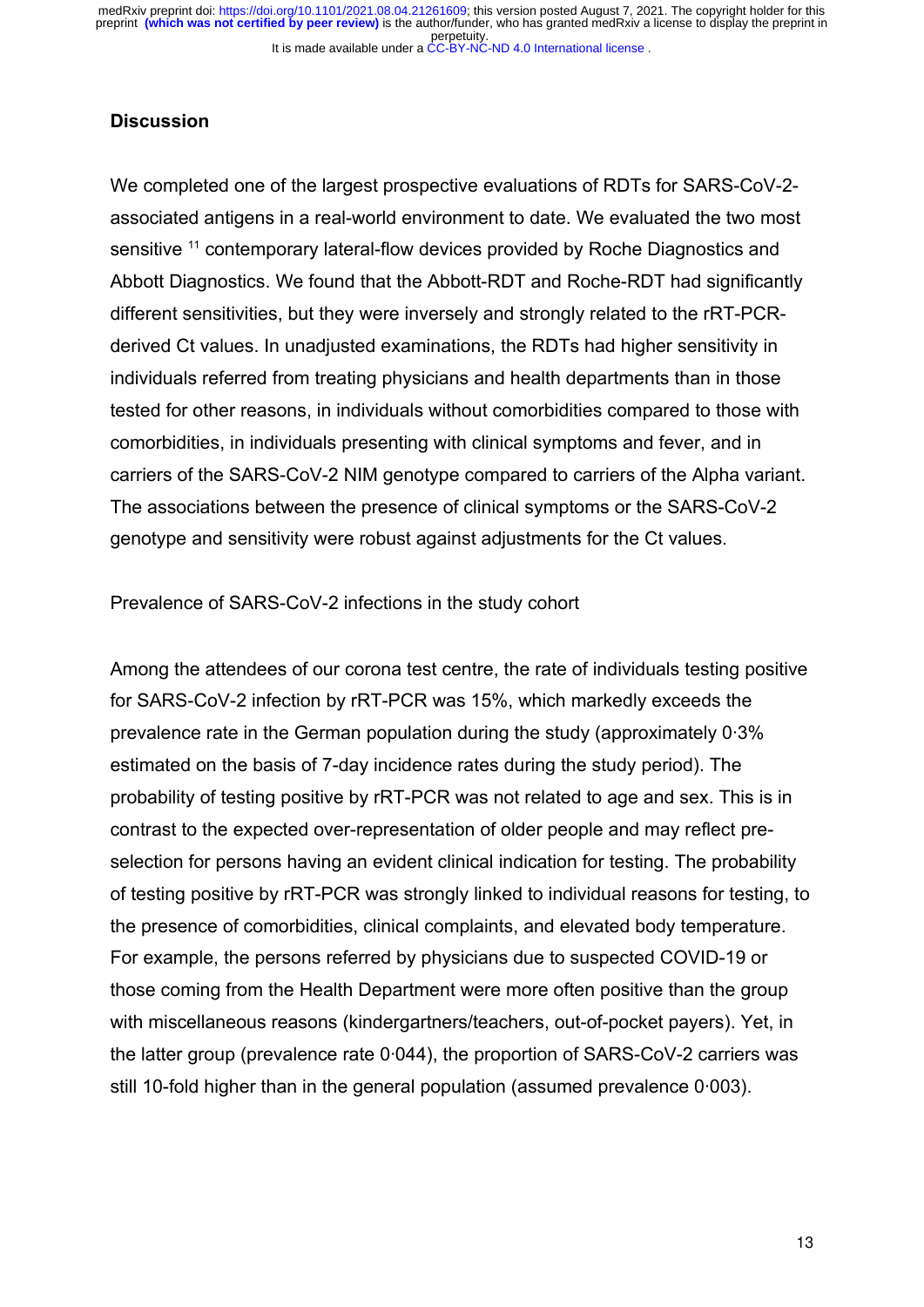#### Sensitivity of the RDTs

Expectedly, both RDTs had higher sensitivities in subgroups with high viral loads (referral by physicians and health departments, clinical symptoms). However, both sensitivities and viral loads were low in patients presenting with comorbidities. This is unexpected and may reflect a referral bias in the sense that the indication for testing is more frequent and earlier in patients at high risk for severe COVID-19.

The relationship between the RDTs' analytical sensitivity and viral load is in line with reports of sensitivities between 24·3% and 50% for RT-PCR-positive samples, which increased up to 81.8% and 100% for samples with high viral loads ( $>6$  log<sub>10</sub> RNA copies/ml) 8-10. In specimens from the upper respiratory tract, SARS-CoV-2 RNA peaks with the beginning of symptoms around day 4, decreases steadily during the first 10 days after illness onset, and can be detected up to 20 days after the onset of symptoms <sup>12-15</sup>. However, viral loads are low during the earlier stage of infection and in the second week after the onset of symptoms  $16,17$ . Thus, the time window for the detection of SARS-CoV-2 by RDTs appears to be narrower than with rRT-PCR and may be confined to the acute phase of infection. Consistently, we found a lower sensitivity of RDTs in asymptomatic individuals, suggesting limited usefulness of RDTs for screening such individuals, even if it is repeated on a regular basis.

We want to emphasise that the RDTs were carried out by medically educated personnel with strict adherence to the instructions issued by the manufacturers, perhaps explaining the low rate of false-positive results. Yet, RDTs have been widely recommended for self-testing or for testing by lay persons. Indeed, when Ag-RDT self-testing results were evaluated in a comparative study among *symptomatic* outpatients, self-testing (including self-read-out) yielded a sensitivity of 82·5% compared to professional nasopharyngeal sampling and testing  $18$ . The same study noted variations in the sensitivity of Ag-RDT self-testing depending on the viral load of the sample. High viral loads ≥7·0 log10 SARS-CoV-2 RNA copies/ml led to a sensitivity of 96·6%, whereas low viral loads <7·0 log10 SARS-CoV-2 RNA copies/ml had decreased sensitivity (45·6% for Ag-RDT self-use and 54·5% for Ag-RDT professional use) <sup>18</sup>. Thus, it appears that, at low viral loads, as encountered in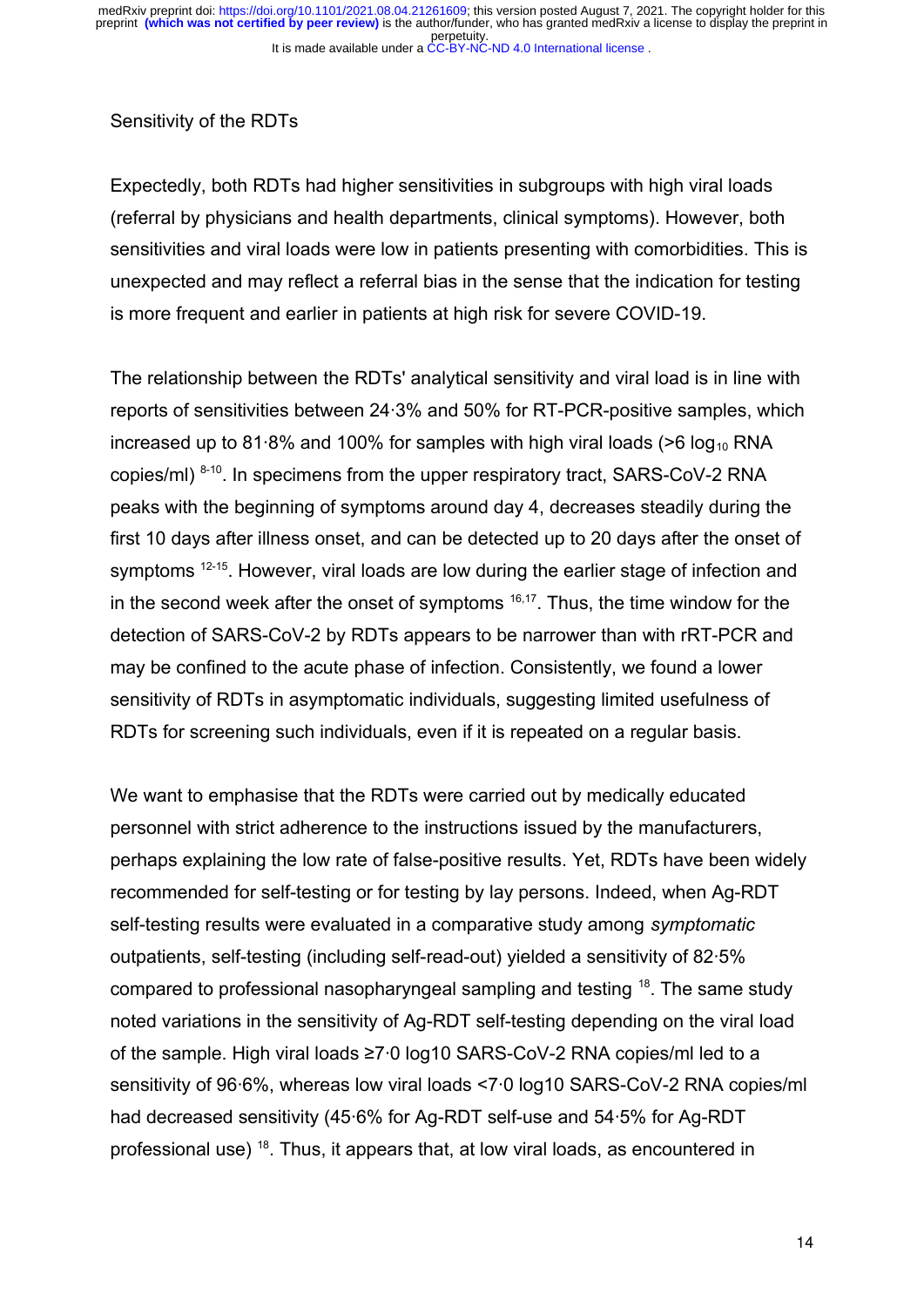*asymptomatic* persons, self-administered RDT testing may be even less effective in reality than it was in the current study.

Sensitivity for the SARS-CoV-2 Alpha variant

During the conduct of our study, the SARS-CoV-2 Alpha variant became the prevailing genotype in Southern Germany. Consequently, the study included 83 carriers of SARS-CoV-2 NIM, 166 carriers of the Alpha variant, and 4 patients with other viral genotypes (251 of 338 samples with Ct values  $\leq$  30). Remarkably, the sensitivities of both RDTs were lower in Alpha variant carriers, and this finding was robust against adjustments for the viral load expressed in terms of Ct values (Table 4). The Alpha variant may be differentiated from the wild-type by two key mutations in the Spike protein: the N501Y substitution within the receptor-binding domain and the H69/V70 deletion. It may be approximately 80% more transmissible than the wildtype <sup>19</sup> due to conformational changes increasing the Spike protein's affinity for the angiotensin-converting enzyme 2 (ACE2) receptor <sup>20-22</sup>. SARS-CoV-2 variants may also confer decreased binding of therapeutic antibodies and protection by vaccination, whereby the Alpha variant may display the smallest variation in antigenicity compared to other circulating variants. This raises the attractive possibility that the lower reactivity of the current RDTs for the Alpha variant was related to structural alterations in the epitope(s) recognised by the detecting antibodies. However, the antibodies incorporated in both RDTs recognise the nucleocapsid protein (N-protein)  $^{23}$ . In a laboratory-based investigation (virus suspended in cell culture medium and saliva), the performance of the Roche-RDT and Abbott-RDT was not affected by variants. This is in contrast to the current results, which were collected in a real-world setting. A potential explanation for the discrepancies may be that both the Spike protein and the N-protein tightly interact, and that conformational changes in the Spike protein may affect the threedimensional structure and accessibility for antibodies against the N-protein  $24$ . Finally, we cannot rule out that the structural changes in other variants may be even greater than in the Alpha variant  $25$ , so that their effect on sensitivity may be even stronger. Thus, any validation of RDTs for SARS-CoV-2 would also have to be extended to known and future variants rather than limited to the wild-type SARS-CoV-2.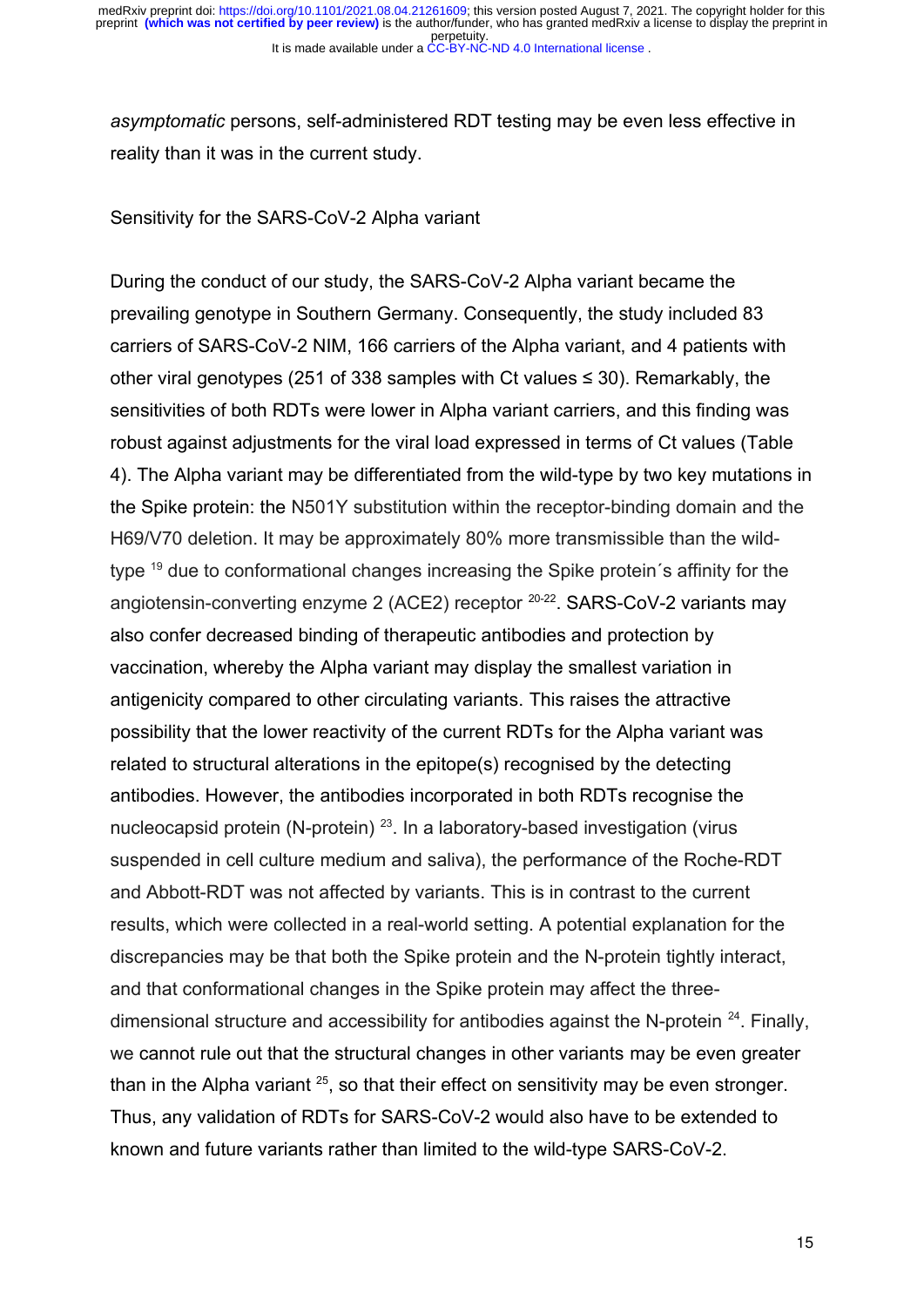#### Implications for screening

A recent meta-analysis issued by the Cochrane Collaboration reviewed 48 studies including 58 commercial RDTs. It reported sensitivities between 34·1% (95% CI 29·7% - 38·8%) and 88·1% (95% CI 84·2% - 91·1%) for RDTs in *symptomatic* persons, whereas in *asymptomatic* persons, the sensitivities varied between  $28.6\%$  (8.4% to 58.1%) and 69.2% (38.6% to 90.9%) <sup>11</sup>.

The Cochrane analysis identified three studies on the Abbott-RDT with 1094 *symptomatic* participants, including 252 SARS-CoV-2 cases, and one study with 474 *asymptomatic* persons and 47 cases. It also identified three studies with 1948 *symptomatic* participants and 336 cases and one study with 127 *asymptomatic* persons and 13 cases for the Roche-RDT (listed as Biosensor Standard Q). The number of *asymptomatic* persons in the current study at least exceeds the number in the study in the Cochrane meta-analysis  $^{11}$ .

For the Abbott-RDT, the Cochrane analysis reported sensitivities of 75·1% (57·3% to 87·1%) and 48·9% (35·1% to 62·9%), and specificities of 99·5% (98·7% to 99·8%) and 98·1% (96·3% to 99·1%) in *symptomatic* and *asymptomatic* persons, respectively. The sensitivity of the Roche-RDT was reported to be 88·1% (84·2% to 91·1%) and 69·2% (38·6% to 90·9%) in *symptomatic* and *asymptomatic* patients, respectively, with specificities similar to the Abbott-RDT. The current findings almost exactly coincide with the Cochrane analysis and significantly extends the available evidence.

Analogous with the viewpoint of the Cochrane analysis <sup>11</sup>, at a prevalence rate of 0·05, sensitivities of 60·4% and 56·8% and specificities of 99·7% and 99·9% with the Roche-RDT and Abbott-RDT, respectively, in *symptomatic* patients with SARS-CoV-2 infections, our data would translate as follows.

If 10 000 patients and 500 (0·05) true positives were examined, 414 and 397 persons would have tested positive, of which 38 and 25 would have been false-positives and 124 and 128 persons with negative test results would be falsely negative for Roche-RDT and Abbott-RDT, respectively (Table 5). Assuming a prevalence rate of 50 (0·005) in 10 000 *asymptomatic* patients, the respective figures would be 33 and 16 persons testing positive, of which 17 and 4 would have been false-positives for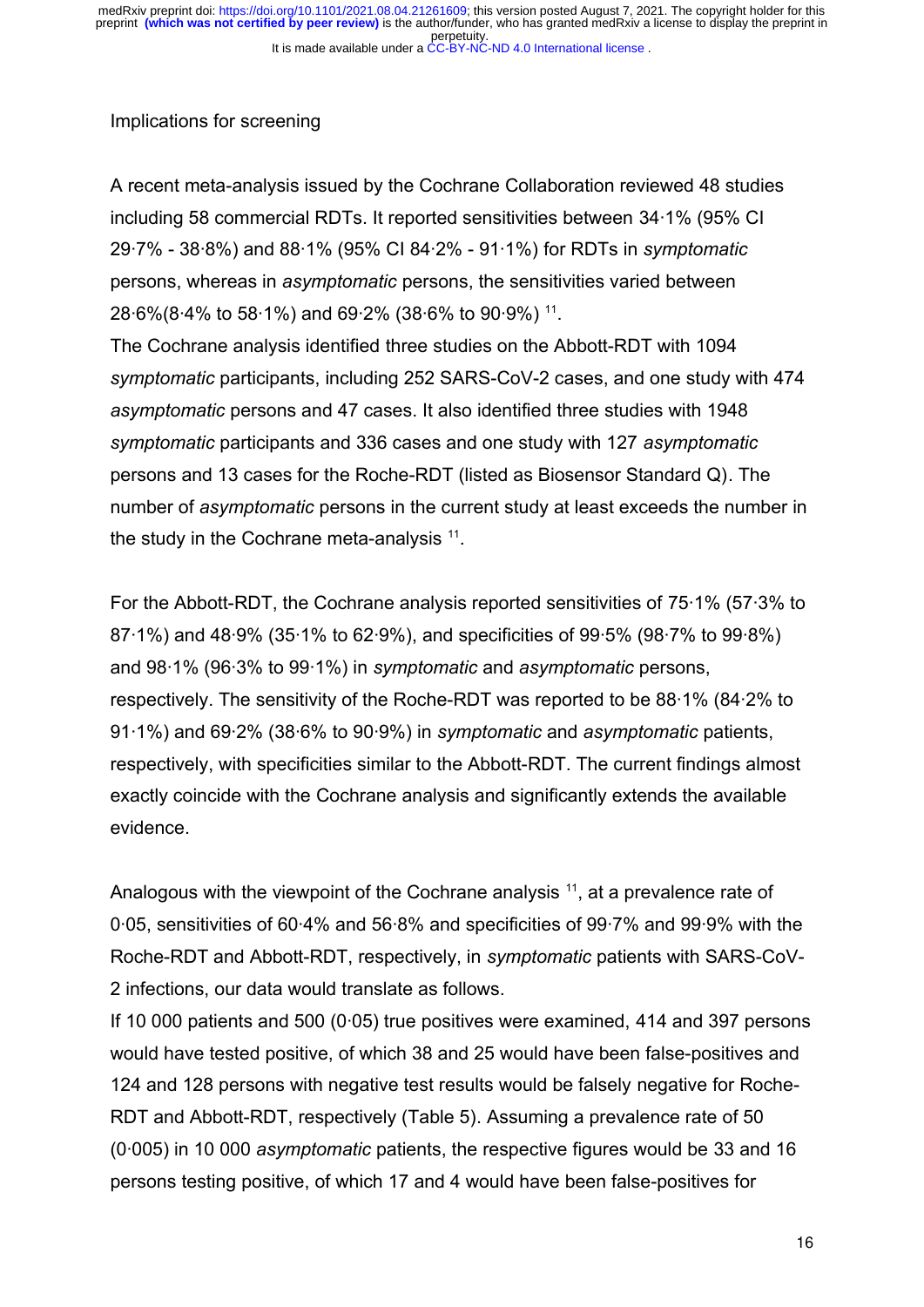Roche-RDT and Abbott-RDT, respectively, and 34 and 38 persons with a negative test would be falsely negative. This is crucially important, as RDTs have specifically been recommended for screening asymptomatic persons (Table 5). Furthermore, as shown in Table 5, these figures would be substantially affected if the SARS-CoV-2 Alpha variant is predominant.

#### **Limitations**

We applied rRT-PCR as the reference method to detect SARS-CoV-2 infection. Despite being considered the gold standard, this technique has the limitation that the detection of SARS-CoV-2 RNA in patient samples does not indicate the presence or shedding of viable virus with replicative capacity or whether the tested individual is contagious at the time of the test  $12,26$ . Although the presence of viral RNA proven by rRT-PCR does not automatically equate to infectiousness*,* a significant correlation between the Ct value (reflecting viral load) and subsequent virus cultivation has been observed. Samples with Ct values between 13 and 17 have a culture positivity rate of 100%, which declines gradually to 12% when Ct values of 33 are analysed. No viral growth occurs at Ct values ≥34, suggesting that patients with these values do not excrete infectious viral particles <sup>17</sup>. Therefore, if infectivity rather than a positive rRT-PCR test were considered the reference for RDTs, our results would stand more in favour of RDT testing. However, a direct conversion of Ct values or a positive RDT to contagiousness has not yet been established. Ct values can hardly be compared across studies, and the correlation between viral load and the risk of transmission from a positive case is still not entirely clear  $13,27$ , with a variety of circumstances, such as the individual's behaviour, the type and duration of contact, the environment, and the implementation of transmission-reducing measures (e.g., filter masks) affect infectiveness 27,28 .

The sensitivity of RDTs may relate to the time elapsed since infection. It is a limitation of the current study that the time point of infection in rRT-PCR-positive samples was not available. However, we consider the Ct values from rRT-PCR as a good proxy for the changes in viral load during the course of the study.

17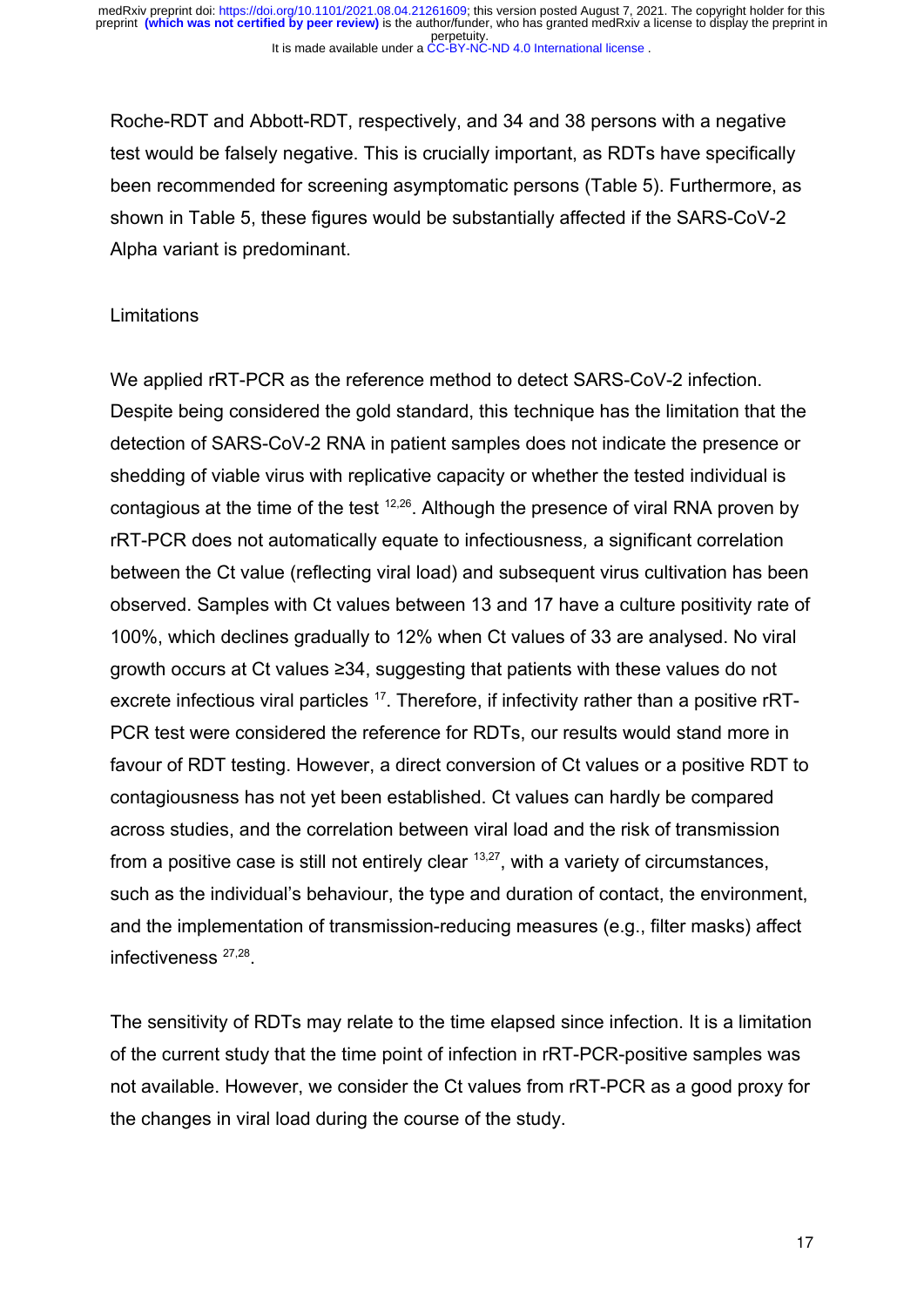Finally, we demonstrated that the SARS-CoV-2 Alpha variant markedly diminishes the sensitivity of both RDTs. We cannot explain this finding. Other variants were not encountered in sufficient numbers, and we were not able to infer the sensitivities of the RDTs for other variants.

Directions for future research

This evaluation of the most sensitive RDTs currently available for SARS-CoV-2 suggests that screening asymptomatic persons with this approach may fail to identify a substantial proportion of viral carriers. Thus, further methodical refinements are needed, such as attempts to determine the viral load at least semi-quantitatively. Alternatively, rapid, on-site, direct detection of SARS-CoV-2 RNA RDTs could be pursued. The lower sensitivity of the RDTs for the Alpha variant indicates that their performance may be substantially influenced by the virus genotype, and strategies need to be developed to ensure that any of the circulating variants are captured. Finally, further head-to-head research is needed into how current screening strategies, RDT or laboratory-based, directly translate into controlling virus transmission and spread in the population. This will show whether the obvious practical advantage of RDTs is offset by their limitations.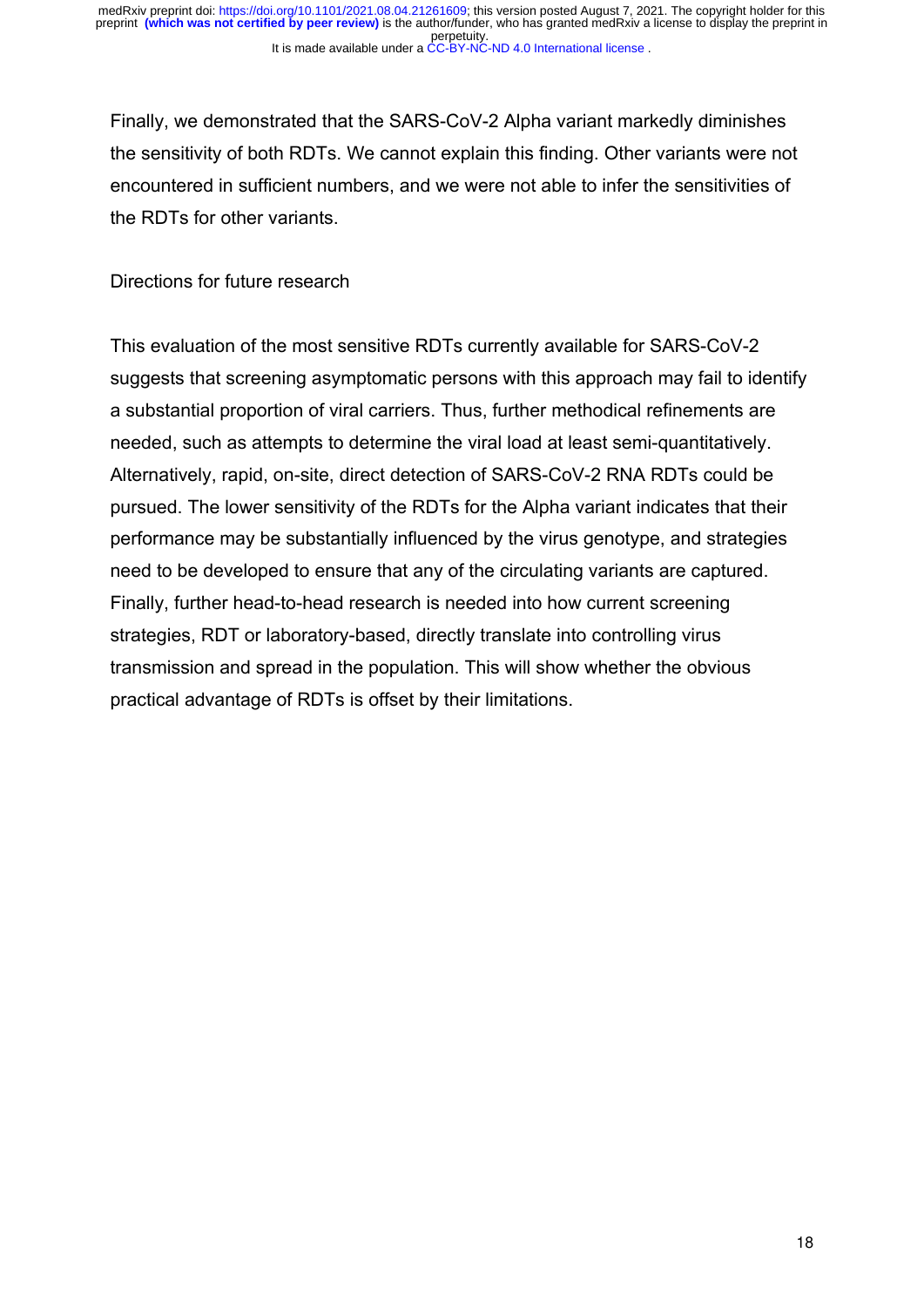## **Conflicts of interest**

All authors except H-JW and CAM are employed by SYNLAB Holding Germany GmbH or its regional subsidiaries. There are no other known conflicts of interest associated with this publication. There was no financial support to SYNLAB or any of its employees from the manufacturers of the assays used in this evaluation, and there has been no other financial support for this work that could have influenced its outcome.

## **Data sharing**

Data will be made available to researchers upon justified request and formal agreement to make sure that rules of good scientific practice are obeyed and that credit is given to the people who have been in charge of the design and the organization of the study. Interested researchers are invited to address their request or proposal to Prof. Dr. med. Winfried März (winfried.maerz@synlab.com). The authors confirm that they accessed and validated these data and that all other researchers can access the data in the same manner the authors did.

#### **Author contributions**

WM, CHM, and CAM designed the study; CW, GBM, UH, and HJW collected the data; AD performed the statistical analysis; EW and GBM surveyed the laboratory analyses; CW and WM wrote the manuscript; all authors validated, reviewed, and edited the manuscript.

#### **Acknowledgements**

We thank the participants for joining in free of remuneration. Katia Pöhl, CEO, SYNLAB MVZ Leinfelden-Echterdingen and Christoph Mahnke, CEO SYNLAB Holding Deutschland GmbH, supported the study. We thank Madeline Beckers,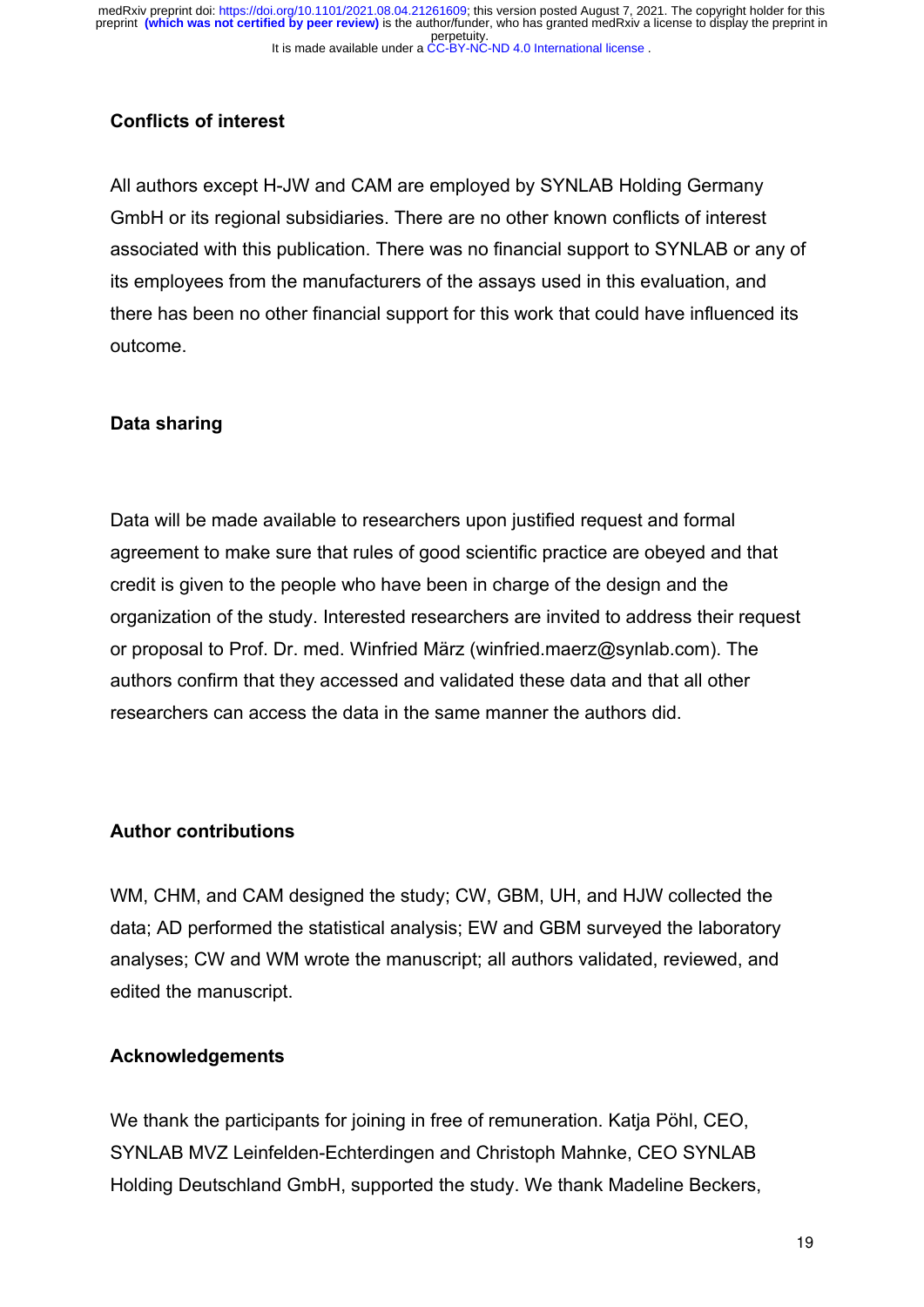Alexander Ignatenko, Anna Süßmuth, Annika Saile, Berfin Cicek, Brigitte Schwandt, Carolin Meixner, Christian Lang, Felix Eisenmann, Jacques Pfander, Katerina Triantafillidi, Lars Banzhaf, Leo Rahmig, Miriam Berner, Robin Bohn, Susanne Kunz, Tim Fröschle, Verena Lebherz, and Jacob Göhring for carrying out the RDTs and documenting the participants at the Corona Test Centre Cannstatter Wasen, Stuttgart.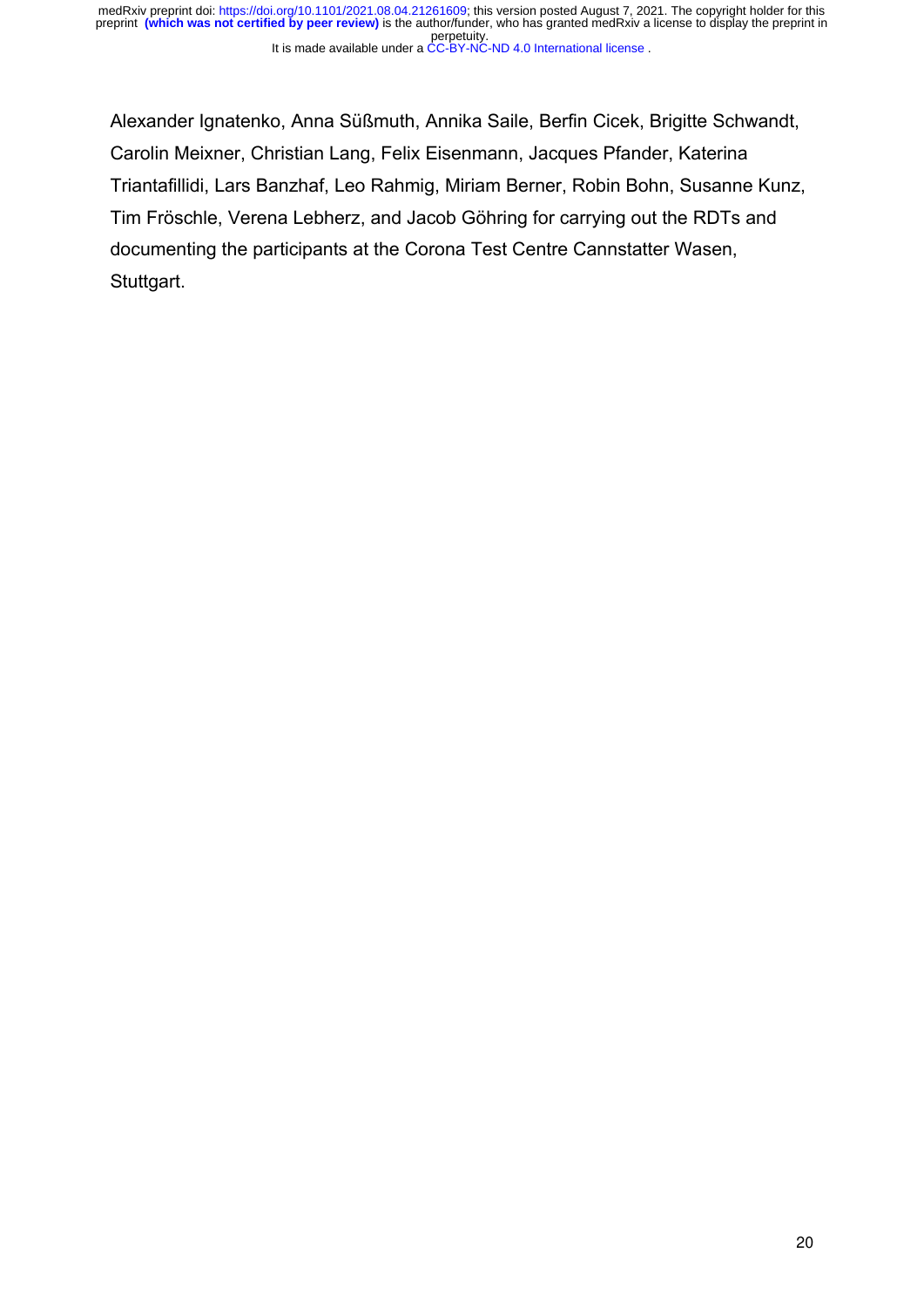## **References**

- 1. Zhu N, Zhang D, Wang W, et al. A Novel Coronavirus from Patients with Pneumonia in China, 2019. *N Engl J Med* 2020; **382**(8): 727-33.
- 2. World Health Organisation. WHO Statement regarding cluster of pneumonia cases in Wuhan, China. *[https://wwwwhoint/china/news/detail/09-01-2020-who](https://wwwwhoint/china/news/detail/09-01-2020-who-statement-regarding-cluster-of-pneumonia-cases-in-wuhan-china)[statement-regarding-cluster-of-pneumonia-cases-in-wuhan-china](https://wwwwhoint/china/news/detail/09-01-2020-who-statement-regarding-cluster-of-pneumonia-cases-in-wuhan-china)* 2020.
- 3. Li JY, You Z, Wang Q, et al. The epidemic of 2019-novel-coronavirus (2019 nCoV) pneumonia and insights for emerging infectious diseases in the future. *Microbes Infect* 2020; **22**(2): 80-5.
- 4. Zhou P, Yang XL, Wang XG, et al. A pneumonia outbreak associated with a new coronavirus of probable bat origin. *Nature* 2020; **579**(7798): 270-3.
- 5. Wolfel R, Corman VM, Guggemos W, et al. Virological assessment of hospitalized patients with COVID-2019. *Nature* 2020; **581**(7809): 465-9.
- 6. Carter LJ, Garner LV, Smoot JW, et al. Assay Techniques and Test Development for COVID-19 Diagnosis. *ACS Cent Sci* 2020; **6**(5): 591-605.
- 7. Schildgen V, Demuth S, Lusebrink J, Schildgen O. Limits and Opportunities of SARS-CoV-2 Antigen Rapid Tests: An Experienced-Based Perspective. *Pathogens* 2021; **10**(1).
- 8. Prince-Guerra JL, Almendares O, Nolen LD, et al. Evaluation of Abbott BinaxNOW Rapid Antigen Test for SARS-CoV-2 Infection at Two Community-Based Testing Sites - Pima County, Arizona, November 3-17, 2020. *MMWR Morb Mortal Wkly Rep* 2021; **70**(3): 100-5.
- 9. Kohmer N, Toptan T, Pallas C, et al. The Comparative Clinical Performance of Four SARS-CoV-2 Rapid Antigen Tests and Their Correlation to Infectivity In Vitro. *J Clin Med* 2021; **10**(2).
- 10. Mak GC, Lau SS, Wong KK, et al. Analytical sensitivity and clinical sensitivity of the three rapid antigen detection kits for detection of SARS-CoV-2 virus. *J Clin Virol* 2020; **133**: 104684.
- 11. Dinnes J, Deeks JJ, Berhane S, et al. Rapid, point-of-care antigen and molecular-based tests for diagnosis of SARS-CoV-2 infection. *Cochrane Database Syst Rev* 2021; **3**: CD013705.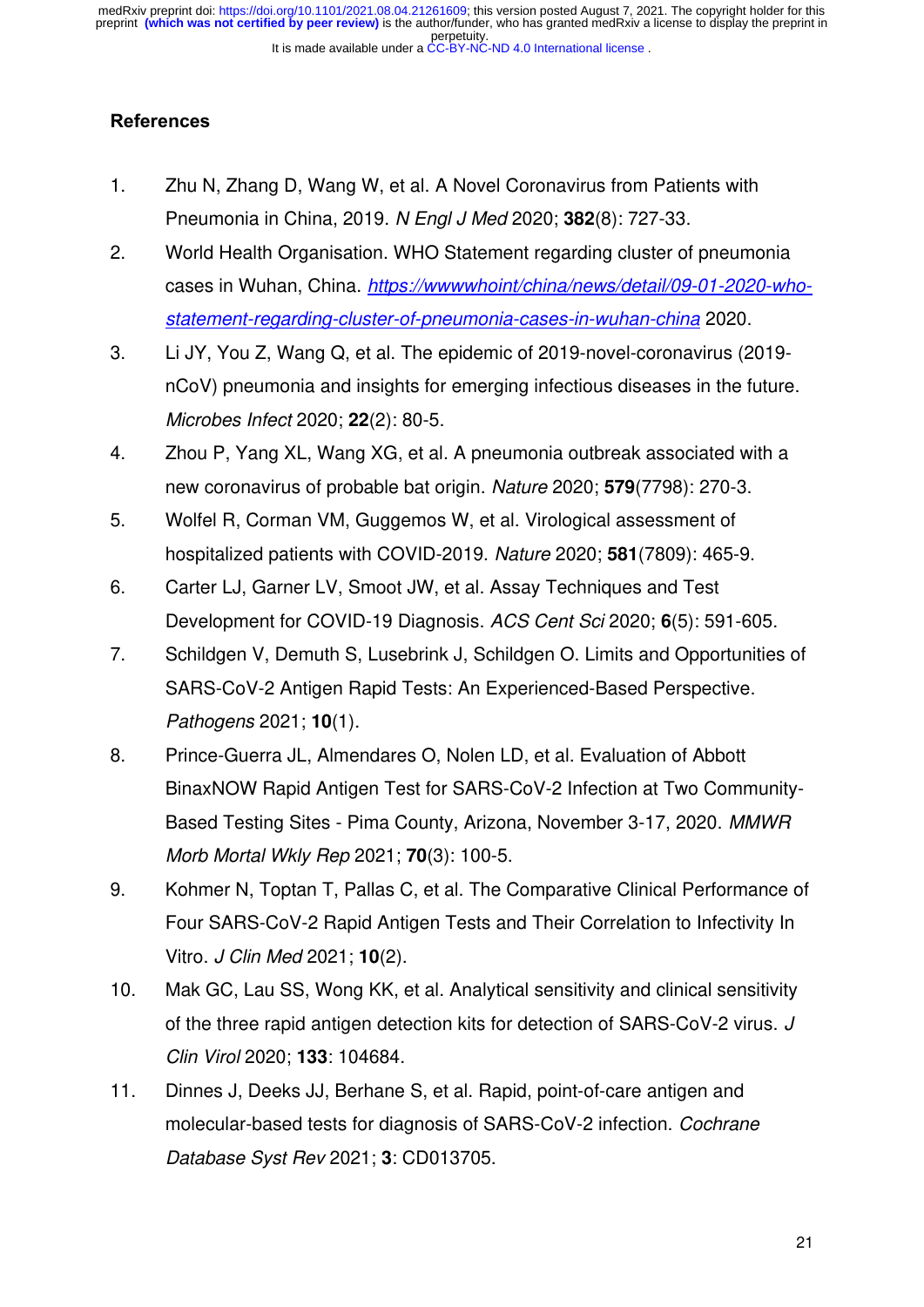- 12. Romero-Gomez MP, Gomez-Sebastian S, Cendejas-Bueno E, et al. Ct value is not enough to discriminate patients harbouring infective virus. *J Infect* 2021; **82**(3): e35-e7.
- 13. Singanayagam A, Patel M, Charlett A, et al. Duration of infectiousness and correlation with RT-PCR cycle threshold values in cases of COVID-19, England, January to May 2020. *Euro Surveill* 2020; **25**(32).
- 14. Cevik M, Tate M, Lloyd O, Maraolo AE, Schafers J, Ho A. SARS-CoV-2, SARS-CoV, and MERS-CoV viral load dynamics, duration of viral shedding, and infectiousness: a systematic review and meta-analysis. *Lancet Microbe* 2021; **2**(1): e13-e22.
- 15. Zou L, Ruan F, Huang M, et al. SARS-CoV-2 Viral Load in Upper Respiratory Specimens of Infected Patients. *N Engl J Med* 2020; **382**(12): 1177-9.
- 16. Walsh KA, Jordan K, Clyne B, et al. SARS-CoV-2 detection, viral load and infectivity over the course of an infection. *J Infect* 2020; **81**(3): 357-71.
- 17. La Scola B, Le Bideau M, Andreani J, et al. Viral RNA load as determined by cell culture as a management tool for discharge of SARS-CoV-2 patients from infectious disease wards. *European journal of clinical microbiology & infectious diseases : official publication of the European Society of Clinical Microbiology* 2020; **39**(6): 1059-61.
- 18. Lindner AK, Nikolai O, Rohardt C, et al. Diagnostic accuracy and feasibility of patient self-testing with a SARS-CoV-2 antigen-detecting rapid test. *J Clin Virol* 2021; **141**: 104874.
- 19. Leung K, Shum MH, Leung GM, Lam TT, Wu JT. Early transmissibility assessment of the N501Y mutant strains of SARS-CoV-2 in the United Kingdom, October to November 2020. *Euro Surveill* 2021; **26**(1).
- 20. Spratt AN, Kannan SR, Woods LT, et al. Evolution, correlation, structural impact and dynamics of emerging SARS-CoV-2 variants. *Comput Struct Biotechnol J* 2021; **19**: 3799-809.
- 21. Gobeil SM, Janowska K, McDowell S, et al. Effect of natural mutations of SARS-CoV-2 on spike structure, conformation, and antigenicity. *Science* 2021.
- 22. Cai Y, Zhang J, Xiao T, et al. Structural basis for enhanced infectivity and immune evasion of SARS-CoV-2 variants. *Science* 2021.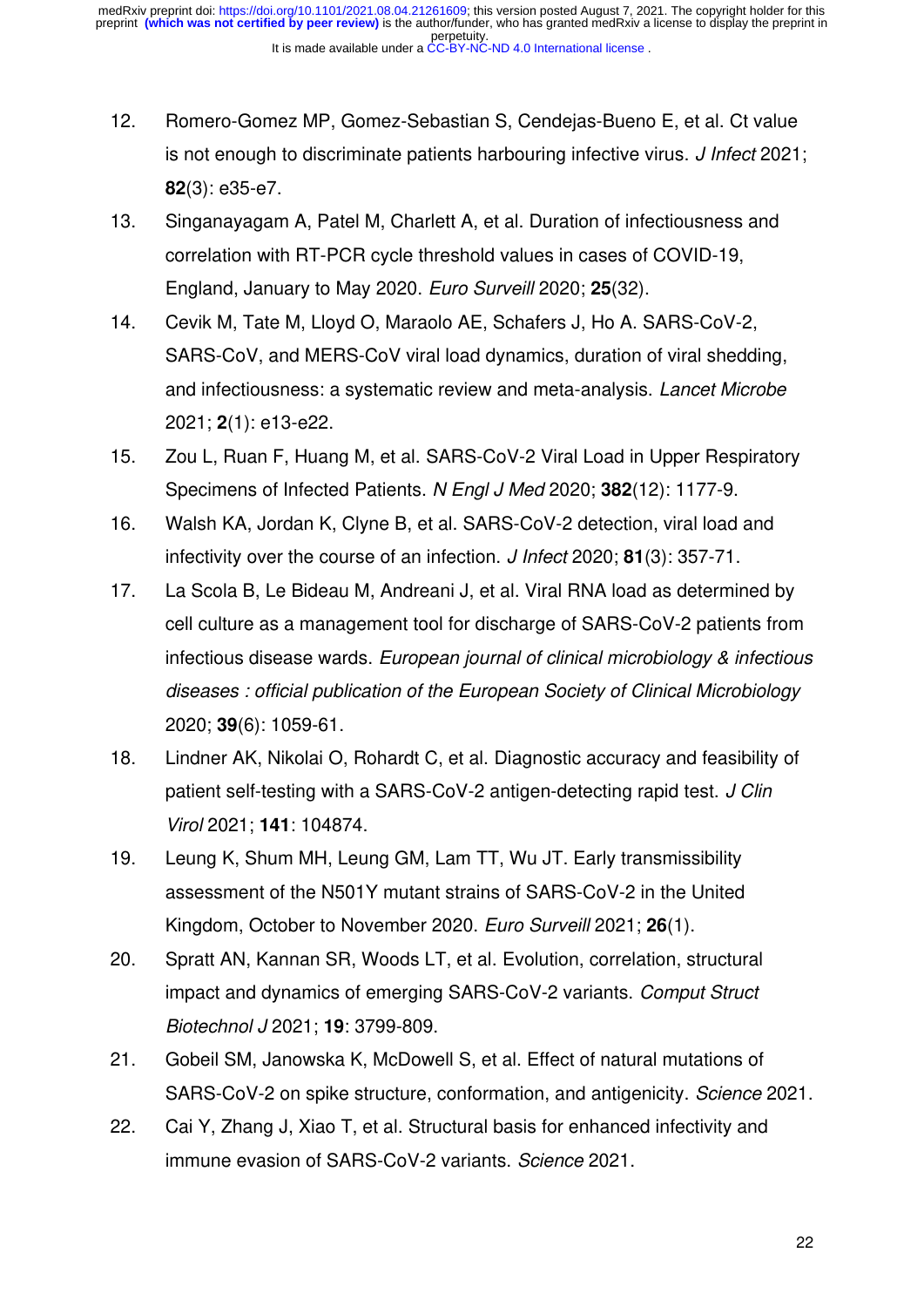- 23. Jungnick S, Hobmaier B, Mautner L, et al. Detection of the new SARS-CoV-2 variants of concern B.1.1.7 and B.1.351 in five SARS-CoV-2 rapid antigen tests (RATs), Germany, March 2021. *Euro Surveill* 2021; **26**(16).
- 24. Park BK, Kim J, Park S, et al. MERS-CoV and SARS-CoV-2 replication can be inhibited by targeting the interaction between the viral spike protein and the nucleocapsid protein. *Theranostics* 2021; **11**(8): 3853-67.
- 25. Wang R, Zhang Q, Ge J, et al. Analysis of SARS-CoV-2 variant mutations reveals neutralization escape mechanisms and the ability to use ACE2 receptors from additional species. *Immunity* 2021.
- 26. Basile K, McPhie K, Carter I, et al. Cell-based culture of SARS-CoV-2 informs infectivity and safe de-isolation assessments during COVID-19. *Clin Infect Dis* 2020.
- 27. Marks M, Millat-Martinez P, Ouchi D, et al. Transmission of COVID-19 in 282 clusters in Catalonia, Spain: a cohort study. *Lancet Infect Dis* 2021; **21**(5): 629-36.
- 28. Ghinai I, McPherson TD, Hunter JC, et al. First known person-to-person transmission of severe acute respiratory syndrome coronavirus 2 (SARS-CoV-2) in the USA. *Lancet* 2020; **395**(10230): 1137-44.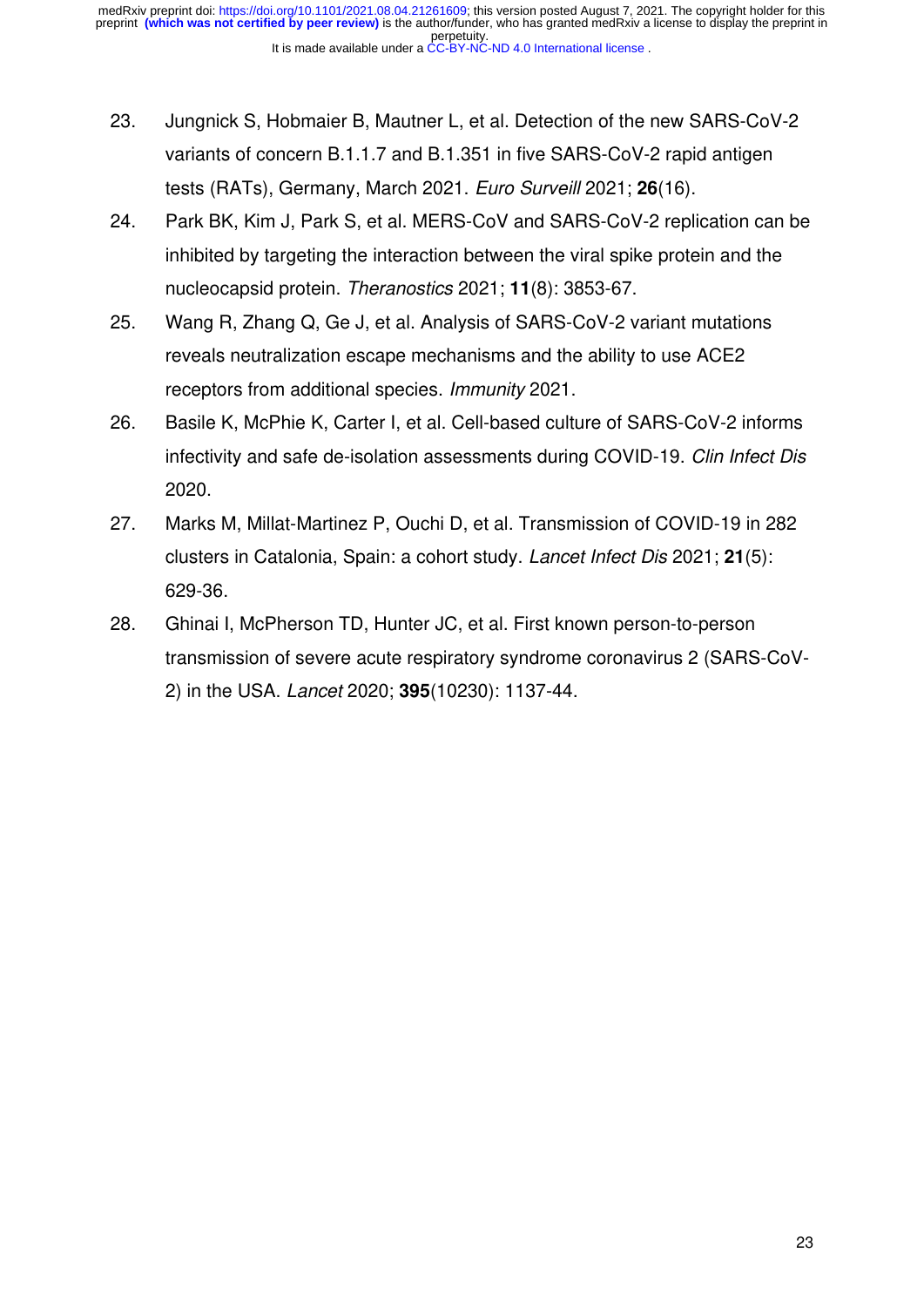## **Tables**

See separate file

## **Figure Legends**

## **Figure 1.**

Cycle threshold (Ct) values in rRT-PCR for SARS-Cov-2 RNA versus the sensitivities of the Roche-RDT (*left*) and Abbott-RDT (*right*). *A.* The solid lines indicate sensitivities, the dotted lines represent the upper and lower bounds of the corresponding 95% confidence intervals. *B.* The solid lines indicate sensitivities, the dotted lines represent the upper and lower bounds of the corresponding 95% confidence intervals. Red: SARS-CoV-2 NIM genotype; blue: SARS-CoV-2 Alpha variant.

## **Figure 2.**

Positive predictive values (PPVs, right *panel*) and negative predictive values (NPVs, *left panel*) of two commercial RDTs for SARS-CoV-2-associated antigens in relation to disease prevalence rates up to 0·05. *Red line:* Abbott-RDT; *blue line:* Roche-RDT.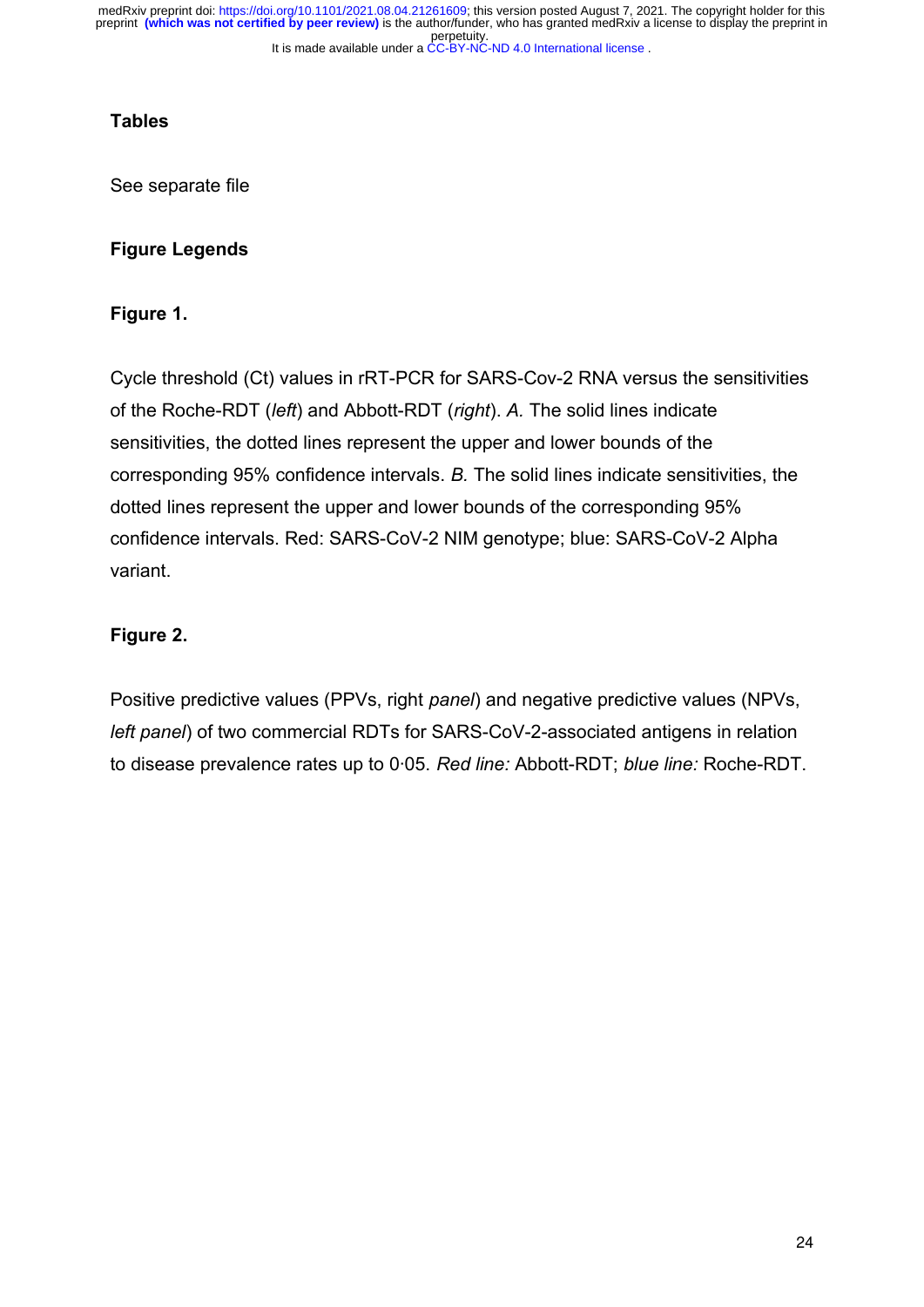





Wertenauer et al. Figure 1A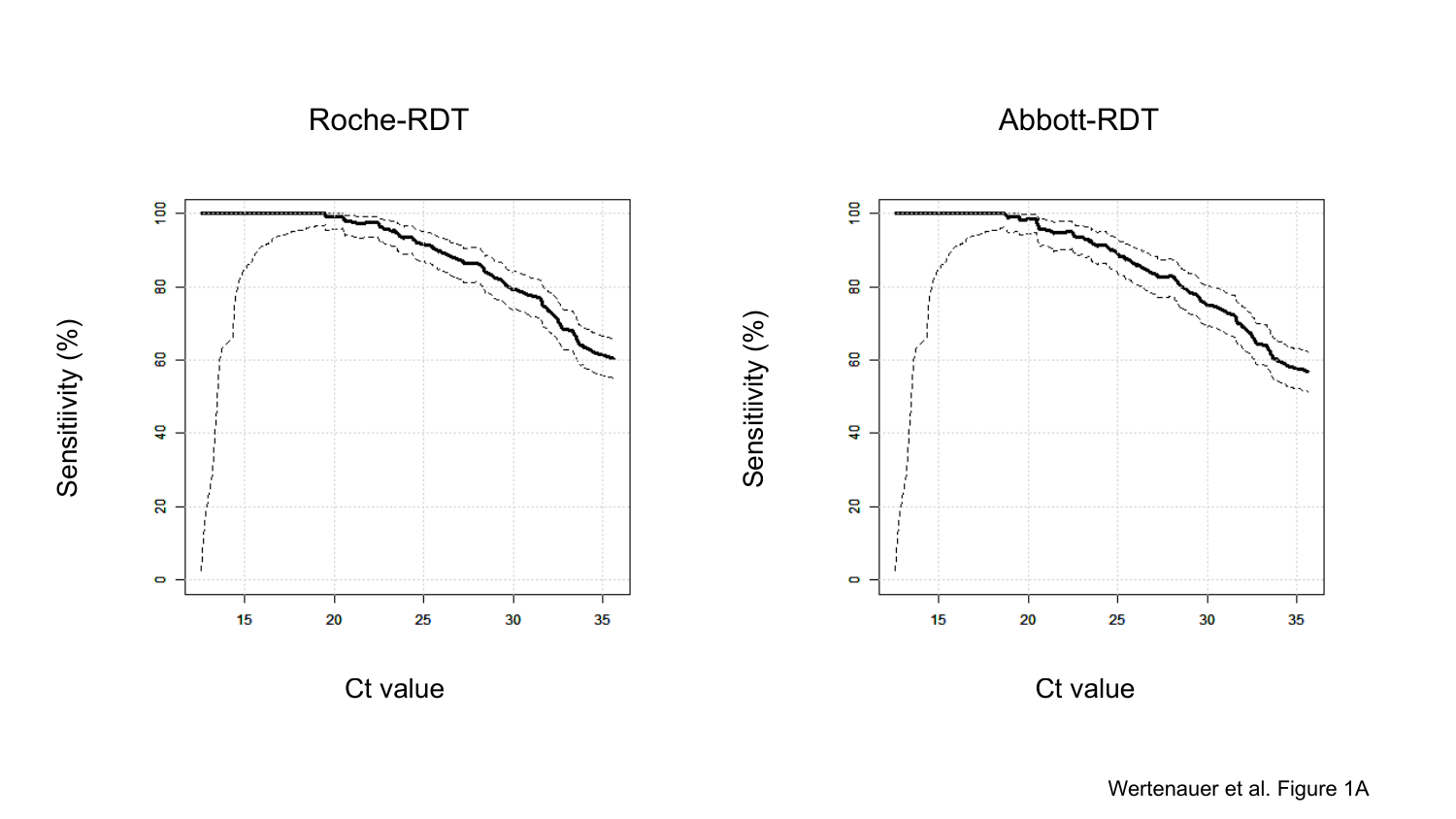

# Wertenauer et al. Figure 1B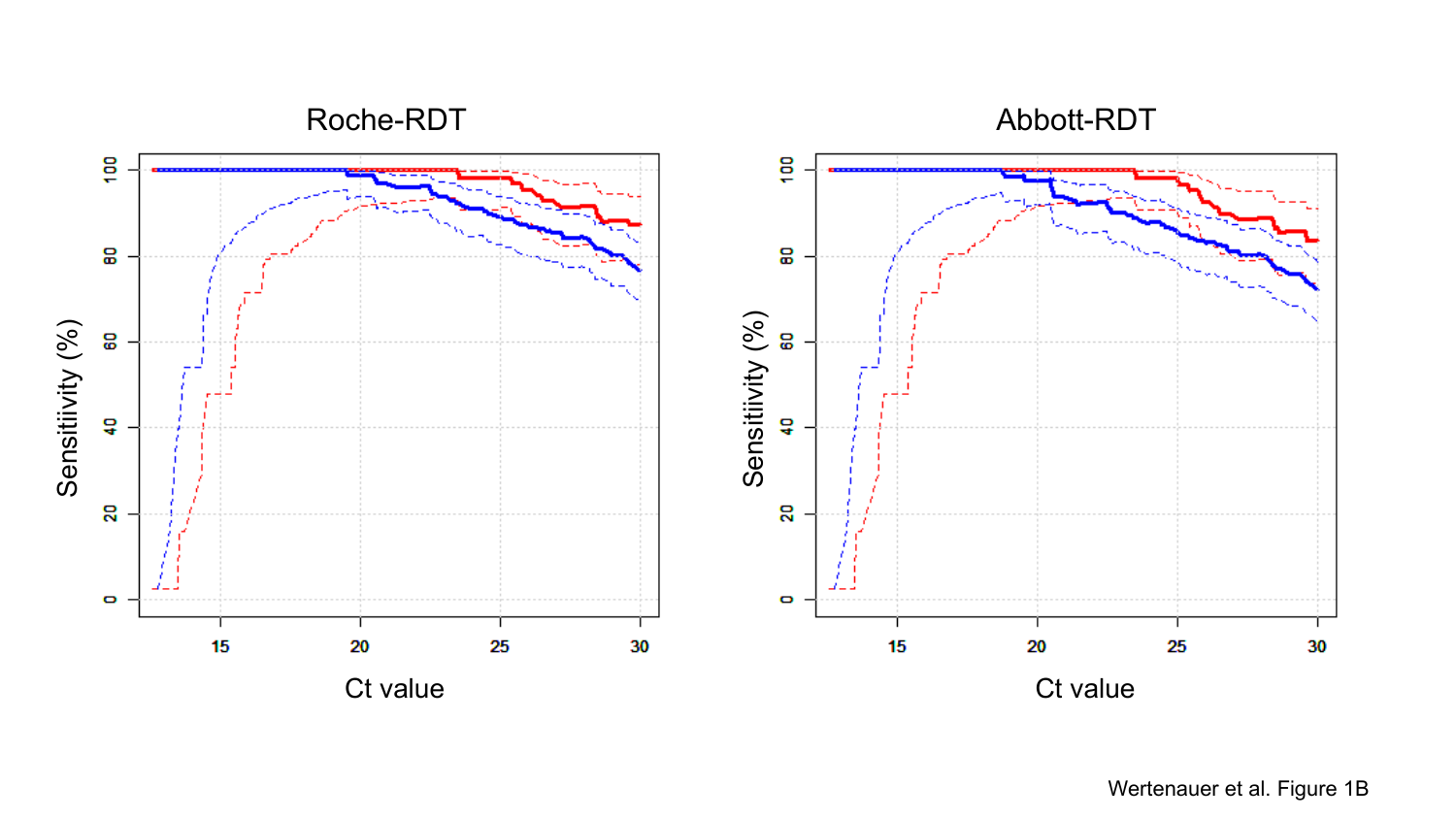

**PPV vs PREVALENCE** 



**NPV VS PREVALENCE**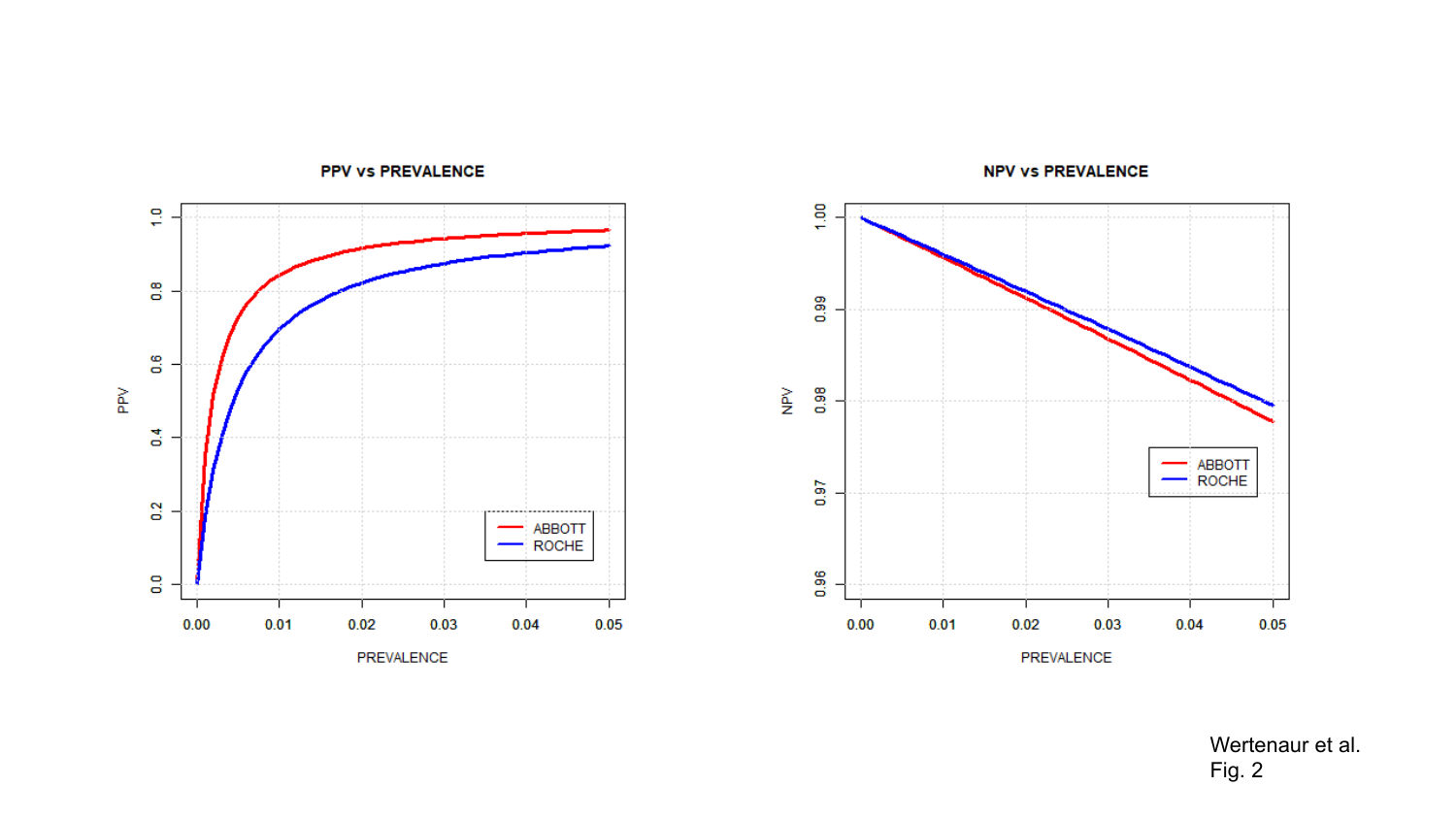**Table 1. Clinical characteristics of the 2215 participants in the COVAG study.**

|                                            | All                                 | <b>Male</b>                       | <b>Female</b>                   | $P^*$       |
|--------------------------------------------|-------------------------------------|-----------------------------------|---------------------------------|-------------|
| Age, years                                 | 39.9±13.3, 38 (29-50)               | 40.2±13.4, 38 (30-50)             | 39.7±13.2, 38 (29-49)           | 0.2979      |
| <b>Reason for testing</b>                  |                                     |                                   |                                 |             |
| Referral from physician                    | 707 (31.9)                          | 314(31.3)                         | 393(32.5)                       | 0.5828      |
| Referral from Health Department            | 962(43.4)                           | 419 $(41.7)$                      | 543 $(44.8)$                    | 0.1435      |
| Miscellaneous                              | 546 $(24.7)$                        | 271(27.0)                         | 275(22.7)                       | 0.0227      |
| <b>Comorbidities</b>                       |                                     |                                   |                                 |             |
| Any comorbidity                            | 499 (22.5)                          | 251(25.0)                         | 248 $(20.5)$                    | 0.0123      |
| No comorbidity                             | 1716(77.5)                          | 753 (75.0)                        | 963(79.5)                       |             |
| Hypertension                               | 240(10.8)                           | 125(12.5)                         | 115(9.5)                        | 0.028       |
| Dyslipoproteinaemia                        | 108 $(4.9)$                         | 53 $(5.3)$                        | 55 $(4.5)$                      | 0.4296      |
| Diabetes mellitus                          | 49 $(2.2)$                          | 30(3.0)                           | 19 $(1.6)$                      | 0.0289      |
| <b>COPD</b>                                | 2(0.8)                              | 3(0.3)                            | 14 $(1.2)$                      | 0.026       |
| Ischaemic heart disease                    | 29(1.3)                             | 13(1.3)                           | 16 $(1.3)$                      | $\mathbf 1$ |
| <b>Clinical symptoms</b>                   |                                     |                                   |                                 |             |
| Any clinical symptoms                      | 973(43.9)                           | 414 $(41.2)$                      | 559 (46.2)                      | 0.0203      |
| No clinical symptoms                       | 1242(56.1)                          | 590 $(58.8)$                      | 652 $(53.8)$                    |             |
| Malaise**                                  | 632 (28.5, 65.0)                    | 266 (26 $\cdot$ 5, 64 $\cdot$ 3)  | 366(30.2, 65.5)                 | 0.0587      |
| Shortness of breath**                      | 181 (8.2, 18.6)                     | 66 (6 $\cdot$ 6, 15 $\cdot$ 9)    | 115(9.5, 20.6)                  | 0.0127      |
| Cough**                                    | 459 (20.7, 47.2)                    | 200 (19.9, 48.3)                  | 259(21.4, 46.3)                 | 0.4001      |
| Fever**                                    | 149(6.7, 15.3)                      | 75(7.5, 18.1)                     | 74(6.1, 13.2)                   | 0.2329      |
| Diarrhoea**                                | 154(7.0, 15.8)                      | 68 (6 $\cdot$ 8, 16 $\cdot$ 4)    | 86(7.1, 15.4)                   | 0.8015      |
| Musculoskeletal pain**                     | 354 (16.0, 36.4)                    | 156 (15 $\cdot$ 5, 37 $\cdot$ 7)  | 198 (16.4, 35.4)                | 0.6413      |
| Headache**                                 | 597 (27.0, 61.4)                    | 233(23.2, 56.3)                   | 364(30.1, 65.1)                 | 0.0003      |
| Nausea**                                   | 129(5.8, 13.3)                      | 39(3.9, 9.4)                      | 90 $(7.4, 16.1)$                | 0.0004      |
| <b>Vaccination status</b>                  |                                     |                                   |                                 |             |
| Not vaccinated                             | 2016 (91)                           | 951 $(94.7)$                      | 1065(87.9)                      | < 0.0001    |
| Vaccinated                                 | 198(8.9)                            | 52 $(5.2)$                        | 146(12.1)                       |             |
| Unknown                                    | 1(0)                                | 1(0.1)                            | 0(0)                            | $***$       |
| <b>Vital signs (binary)</b>                |                                     |                                   |                                 |             |
| SysBP>130 mmHg and/or SysBP>90 mmHg, n (%) | 876 (39.5)                          | 496 (49.4)                        | 380 $(31.4)$                    | < 0.0001    |
| Other blood pressures                      | 1339(60.5)                          | 508 (50 $\cdot$ 6)                | 831(68.6)                       |             |
| Body temperature > 37°C                    | 28(1.3)                             | 9(0.9)                            | 19 $(1.6)$                      | 0.1836      |
| Body temperature $\leq 37^{\circ}$ C       | 2187 (98.7)                         | 995(99.1)                         | 1192 (98.4)                     |             |
| Oxygen saturation > median                 | 281(12.7)                           | 77(7.7)                           | 204(16.8)                       | < 0.0001    |
| Oxygen saturation ≤ median                 | 1934 (87.3)                         | 927(92.3)                         | 1007(83.2)                      |             |
| <b>Vital signs (metric)</b>                |                                     |                                   |                                 |             |
| Systolic blood pressure, mmHg              | 130±20.2, 130 (115-140)             | 134.9±18.7, 130 (120-146)         | 125.9±20.5, 120 (110-136)       | < 0.0001    |
| Diastolic blood pressure, mmHg             | 81±11.3, 80 (70-90)                 | 82.9±10.9, 80 (75-90)             | 79.5±11.3, 80 (70-87)           | < 0.0001    |
| Body temperature, °C                       | $36.1\pm0.6$ , $36.2$ ( $36-36.4$ ) | $36.1 \pm 0.6$ , $36.1$ (36-36.4) | $36.1\pm0.6$ , $36.2$ (36-36.5) | 0.0003      |
| Oxygen saturation, %                       | $97.2 \pm 3.3, 98 (97-98)$          | $97.1 \pm 3.3$ , 98 (97-98)       | $97.3 \pm 3.3$ , 98 (97-98)     | 0.1478      |

Data are given as n (%) or mean±SD with median (25%, 75%).

\*\*\* P-values comparing sexes were determined using the two-sided t test on equality of means for metric variables or the Fisher's exact test on equality of proportions for categorical variables.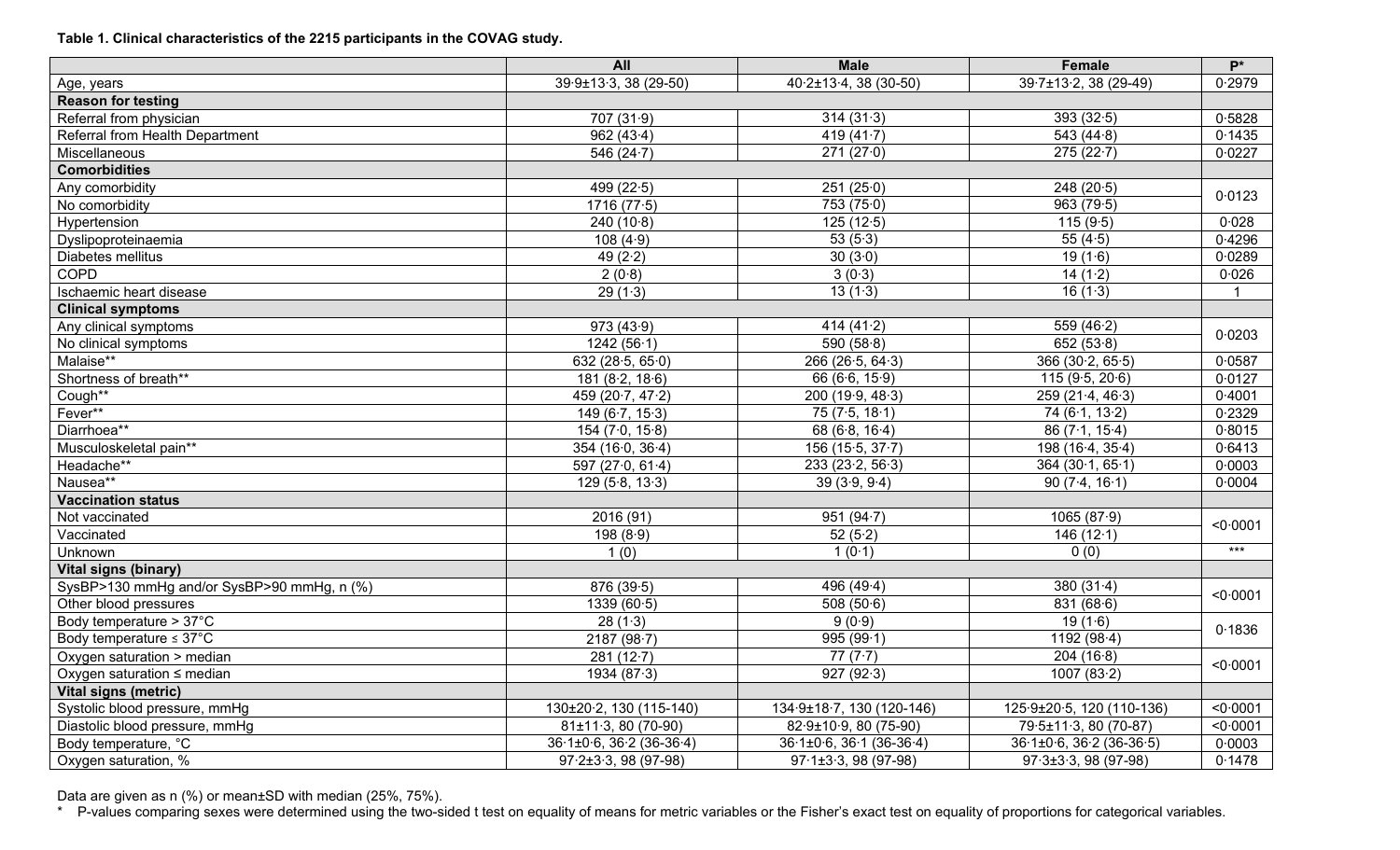\*\*\* Percentages are based on the entire cohort (n=2215) and on individuals presenting with at least one clinical symptom (n=973).

\*\*\* Not calculated due to low number

#### **Table 2. Risk for rRT-PCR-proven SARS2-Cov-2 infection according to clinical characteristics in 2215 participants of the COVAG study.**

|                                                                               | N.              | PCR Positive, N (%) | OR (95% CI)                | OR (95% CI)                |
|-------------------------------------------------------------------------------|-----------------|---------------------|----------------------------|----------------------------|
|                                                                               |                 |                     | <b>Crude</b>               | Adjusted for age and sex   |
| Age (per year) *                                                              |                 |                     | 1(0.99, 1.01)              |                            |
| Male sex (reference: female)                                                  | 1004            | 164 $(16-3)$        | 1.16(0.92, 1.47)           |                            |
| <b>REASON FOR TESTING</b>                                                     |                 |                     |                            |                            |
| Referral from physician                                                       | 707             | 122 $(17.3)$        | $1.0$ (reference)          | $1.0$ (reference)          |
| Referral from Health Department (mostly contact persons of infected patients) | 962             | 192 (20)            | 1.2(0.93, 1.54)            | 1.2(0.93, 1.54)            |
| other                                                                         | 546             | 24 $(4.4)$          | 0.22(0.14, 0.35)           | 0.22(0.14, 0.34)           |
| <b>COMORBIDITIES</b>                                                          |                 |                     |                            |                            |
| Any comorbidity                                                               | 499             | 131 $(26.3)$        | $2.6$ ( $2.03$ , $3.32$ )  | $2.94$ ( $2.25$ , $3.83$ ) |
| No comorbidity                                                                | 1716            | 207(12.1)           | $1.0$ (reference)          | $1.0$ (reference)          |
| Hypertension                                                                  | 240             | 37(15.4)            | 1.33(0.91, 1.94)           | 1.46(0.97, 2.2)            |
| Dyslipoproteinaemia                                                           | 108             | 18(16.7)            | 1.46(0.86, 2.47)           | 1.76(1.01, 3.05)           |
| Diabetes mellitus                                                             | 49              | 10 $(20.4)$         | 1.87(0.92, 3.8)            | $2.24$ (1.08, 4.63)        |
| <b>COPD</b>                                                                   | $\overline{17}$ | 2(11.8)             | 0.97(0.22, 4.28)           | 1.19(0.27, 5.27)           |
| Ischaemic heart disease                                                       | 29              | 7(24.1)             | 2.32(0.98, 5.5)            | 2.87(1.19, 6.91)           |
| Previous COVID-19                                                             | 182             | 99 $(54.4)$         | 8.7(6.28, 12.04)           | 8.61(6.21, 11.93)          |
| <b>CLINICAL SYMPTOMS</b>                                                      |                 |                     |                            |                            |
| Any clinical symptoms                                                         | 973             | 222(22.8)           | $2.87$ ( $2.25$ , $3.66$ ) | 2.91(2.28, 3.71)           |
| No clinical symptoms                                                          | 1242            | 116(9.3)            | $1.0$ (reference)          | $1.0$ (reference)          |
| Malaise                                                                       | 632             | 155 $(24.5)$        | 3.15(2.42, 4.1)            | $3.2$ (2.46, 4.17)         |
| Shortness of breath                                                           | 181             | 48 $(26.5)$         | 3.5(2.39, 5.13)            | 3.6(2.45, 5.28)            |
| Cough                                                                         | 459             | 133 (29)            | 3.96(3, 5.23)              | 4.01(3.03, 5.3)            |
| Fever                                                                         | 149             | 58 $(38.9)$         | 6.19(4.23, 9.05)           | 6.17(4.22, 9.04)           |
| Diarrhoea                                                                     | 154             | 32(20.8)            | 2.55(1.65, 3.93)           | 2.58(1.67, 3.98)           |
| Musculoskeletal pain                                                          | 354             | 114 $(32.2)$        | $4.61$ (3.44, 6.18)        | $4.67$ (3.48, 6.26)        |
| Headache                                                                      | 597             | 128 $(21.4)$        | 2.65(2.02, 3.48)           | $2.7$ ( $2.05$ , $3.56$ )  |
| Nausea                                                                        | 129             | 25(19.4)            | 2.33(1.45, 3.76)           | 2.42(1.5, 3.91)            |
| <b>VACCINATION STATUS</b>                                                     |                 |                     |                            |                            |
| Not vaccinated                                                                | 2016            | 323 (16)            | 2.33(1.36, 3.99)           | 2.28(1.32, 3.92)           |
| Vaccinated                                                                    | 198             | 15(7.6)             | $1.0$ (reference)          | $1.0$ (reference)          |
| Unknown                                                                       |                 | 0(0)                |                            |                            |
| <b>VITAL SIGNS</b>                                                            |                 |                     |                            |                            |
| SysBP>130 mmHg and/or SysBP>90 mmHg                                           | 876             | 125 $(14.3)$        | 0.88(0.69, 1.12)           | $0.84$ (0.65, 1.09)        |
| Body temperature > 37°C                                                       | 28              | 12 $(42.9)$         | $4.28$ ( $2.01$ , $9.13$ ) | 4.4(2.05, 9.41)            |
| Oxygen saturation > median                                                    | 281             | 38(13.5)            | 0.85(0.59, 1.22)           | 0.87(0.6, 1.26)            |

\* For metric variables, the estimated increase in log-odds for rRT-PCR-proven SARS2-Cov-2 infection per one-unit increase.

\*\* Not calculated due to low number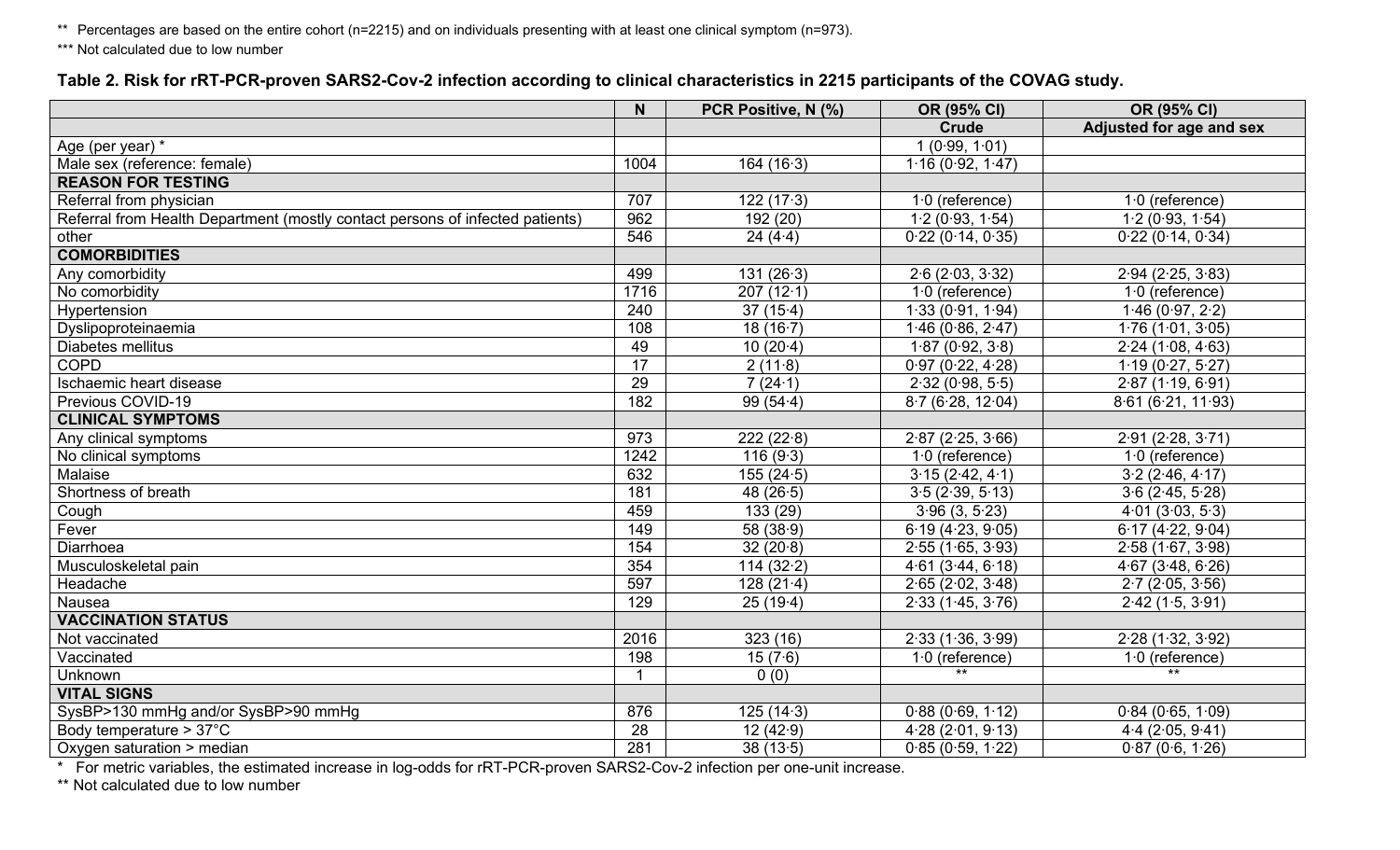#### **Table 3. Diagnostic performance of two commercial RDTs for SARS-Cov-2 antigen (part 1)**

|                                         | $n$ (%)                          | CT median (25th, 75th<br>percentile) | Sensitivity (%)  |                   | $P^*$              | Specificity (%) |            | P*             |
|-----------------------------------------|----------------------------------|--------------------------------------|------------------|-------------------|--------------------|-----------------|------------|----------------|
|                                         |                                  | in positives                         | <b>Roche-RDT</b> | Abbott-RDT        |                    | Roche-RDT       | Abbott-RDT |                |
| All probands                            | 2215(100)                        | 22.6(18.3, 30)                       | $60 - 4$         | 56.8              | < 0.0001           | 99.7            | 99.9       | 0.0755         |
| Age $>$ median                          | 1099(49.6)                       | 24(18, 30.5)                         | $56-8$           | 55.7              | 0.1993             | 99.7            | 99.8       | 0.6847         |
| Age $\leq$ median                       | 1116(50.4)                       | 21.6(18.4, 29.8)                     | 64.2             | 58                | < 0.0001           | 99.8            | 99.9       | 0.4817         |
| Women                                   | 1211(54.7)                       | 23.8(18.7, 31.1)                     | 56.9             | $53 - 4$          | 0.0097             | 99.8            | 99.9       | 0.6535         |
| Men                                     | 1004 (45 $\cdot$ 3)              | 21.6(17.7, 29.5)                     | 64               | $60 - 4$          | 0.0031             | 99.6            | 99.9       | 0.2207         |
| <b>Reason for testing</b>               |                                  |                                      |                  |                   |                    |                 |            |                |
| Referral from physician                 | 707(31.9)                        | 18.7(16.5, 24.3)                     | 79.5             | 78.7              | 0.4971             | 99.5            | 99.8       | 0.2059         |
| Referral from Health Department (mostly |                                  |                                      |                  |                   |                    |                 |            |                |
| contact persons of infected patients)   | 962(43.4)                        | 26(19.9, 31.1)                       | 49.5             | 44.3              | 0.0003             | 99.9            | 99.9       | $\mathbf{1}$   |
| other                                   | 546 $(24.7)$                     | 26.7(19.6, 33.4)                     | 50               | 45.8              | 0.6703             | 99.8            | 99.9       | 0.9964         |
| <b>Comorbidities</b>                    |                                  |                                      |                  |                   |                    |                 |            |                |
| Any comorbidity                         | 499 $(22.5)$                     | 28.8(21.8, 32.5)                     | $38 - 2$         | 34.4              | 0.0051             | $99 - 7$        | 99.9       | 0.998          |
| No comorbidity                          | 1716(77.5)                       | 19.9(17.5, 25.3)                     | 74.4             | 71                | 0.0043             | 99.7            | 99.9       | 0.2263         |
| Hypertension                            | 240(10.8)                        | 27.5(20.3, 32.3)                     | 51.4             | 51.4              | $\mathbf{1}$       | 99.8            | 99.8       | $\mathbf{1}$   |
| Dyslipoproteinaemia                     | 108(4.9)                         | 27.8(19.4, 32.1)                     | 55.6             | $\overline{55.6}$ | $\overline{1}$     | 98.9            | 99.4       | 0.9748         |
| Diabetes mellitus                       | 49 $(2.2)$                       | 22.2(17.3, 29.5)                     | 50               | 50                | $\mathbf{1}$       | 97.4            | $98 - 7$   | 0.9908         |
| COPD                                    | 2(0.8)                           |                                      | $***$            | $***$             | $***$              | $***$           | $***$      | $***$          |
| Ischaemic heart disease                 | 29(1.3)                          | 19.8(16.8, 22.9)                     | 85.7             | 85.7              | $\overline{1}$     | 95.5            | 97.7       | 0.9994         |
| Previous COVID-19                       | 182(8.2)                         | 30(25.4, 32.6)                       | 28.3             | 23.2              | 0.0071             | 99.4            | $99 - 4$   |                |
| <b>Clinical symptoms</b>                |                                  |                                      |                  |                   |                    |                 |            |                |
| Any clinical symptoms                   | 973(43.9)                        | 19.7(17.3, 26)                       | 75.2             | 74.3              | 0.2145             | 99.6            | 99.7       | 0.6495         |
| No clinical symptoms                    | 1242(56.1)                       | 29.2(23.3, 32.6)                     | 31.9             | 23.3              | $\sqrt{60001}$     | 99.8            | 100        | 0.4775         |
| Malaise                                 | 632 (28.5, 65.0)                 | 19.3(16.9, 24.6)                     | 81.9             | 81.3              | 0.4981             | 99.6            | 99.8       | 0.6667         |
| Shortness of breath                     | 181(8.2, 18.6)                   | 21.8(18.1, 32.4)                     | 58.3             | 58.3              | $\mathbf{1}$       | 99.6            | 99.6       | $\mathbf{1}$   |
| Cough                                   | $\overline{459}$ (20.7, 47.2)    | 19.9(17.3, 25.4)                     | 75.9             | 75.2              | 0.4951             | 99.8            | 99.8       | $\overline{1}$ |
| Fever                                   | 149(6.7, 15.3)                   | 18.4(15.8, 21.3)                     | 89.7             | 87.9              | 0.6775             | 99.5            | 99.5       | $\mathbf{1}$   |
| Diarrhoea                               | 154(7.0, 15.8)                   | 21.4(18.2, 29.3)                     | 65.6             | 65.6              | $\mathbf{1}$       | 99.2            | 99.6       | 0.9876         |
| Musculoskeletal pain                    | 354(16.0, 36.4)                  | 18.6(16.3, 22.6)                     | 82.5             | 82.5              | 0.9934             | 99.6            | 99.8       | 0.9978         |
| Headache                                | 597 (27 $\cdot$ 0, 61 $\cdot$ 4) | 19(16.9, 24.2)                       | 81.2             | 80.5              | 0.5083             | $99-6$          | 99.8       | 0.6563         |
| Nausea                                  | 129(5.8, 13.3)                   | 18.6(16.8, 24.5)                     | $\overline{76}$  | $\overline{72}$   | 0.6915             | $\overline{99}$ | 99.5       | 0.999          |
| <b>Vaccination status</b>               |                                  |                                      |                  |                   |                    |                 |            |                |
| Not vaccinated                          | 2016 (91)                        | 18.3(22.9, 30.2)                     | 59.8             | $\overline{56}$   | < 0.0001           | 99.8            | 99.9       | 0.2255         |
| Vaccinated                              | 198(8.9)                         | 16.7(20.4, 24.1)                     | 73.3             | 73.3              | 0.9946             | 99.5            | $99 - 7$   | 0.986          |
| Unknown                                 | 1(0)                             | $***$                                | $***$            | $***$             | $***$              | $***$           | $***$      | $***$          |
| <b>Vital signs</b>                      |                                  |                                      |                  |                   |                    |                 |            |                |
| SysBP>130 mmHg and/or SysBP>90 mmHg     | 876(39.5)                        | 24.1(17.7, 31.6)                     | 54.4             | 54.4              | $\mathbf{1}$       | 99.7            | 99.9       | 0.4899         |
| Other blood pressures                   | 1339(60.5)                       | 22.5(18.4, 29.4)                     | 63.8             | 58.2              | $\overline{50001}$ | 99.7            | 99.8       | 0.6563         |
| Body temperature > 37°C                 | 28(1.3)                          | 18(16.4, 22.2)                       | 91.7             | $91 - 7$          |                    | 96.9            | 96.9       |                |
| Body temperature $\leq 37^{\circ}$ C    | 2187(98.7)                       | 23.1(18.4, 30.2)                     | 59.2             | 55.5              | < 0.0001           | 99.7            | 99.9       | 0.0759         |
| Oxygen saturation > median              | 281(12.7)                        | 23(19.8, 29.8)                       | $57.9$           | 57.9              |                    | 99.8            | 99.8       |                |
| Oxygen saturation $\leq$ median         | 1934(87.3)                       | 22.6(18.2, 30)                       | $60 - 7$         | 56.7              | 0.0003             | 99.7            | 99.9       | 0.0627         |
| SARS-CoV-2 genotype (for Ct≤30)         |                                  |                                      |                  |                   |                    |                 |            |                |
| N501Y and delH69/V70 (Alpha variant,    |                                  |                                      |                  |                   |                    |                 |            |                |
| B.1.1.7                                 | 166 $(7.5)$                      | 19.6 (17, 24)                        | 77.1             | 72.3              | 0.0021             |                 |            | not defined    |
| Variants of concern not found           | 81(3.7)                          | 19.9(17.8, 25)                       | 87.7             | 84                | 0.0635             |                 |            | not defined    |
| Other                                   | 4(0.2)                           | $***$                                | $***$            | $***$             | $***$              | $***$           | $***$      | $***$          |

\*\*\*\* Roche versus Abbott (test on equality, based on 5000 bootstrap iterations).

\*\* No entry (division by zero, etc.).

\*\*\* Not defined due to low number.

\*\*\*\* Too low number of patients with negative/positive RDT.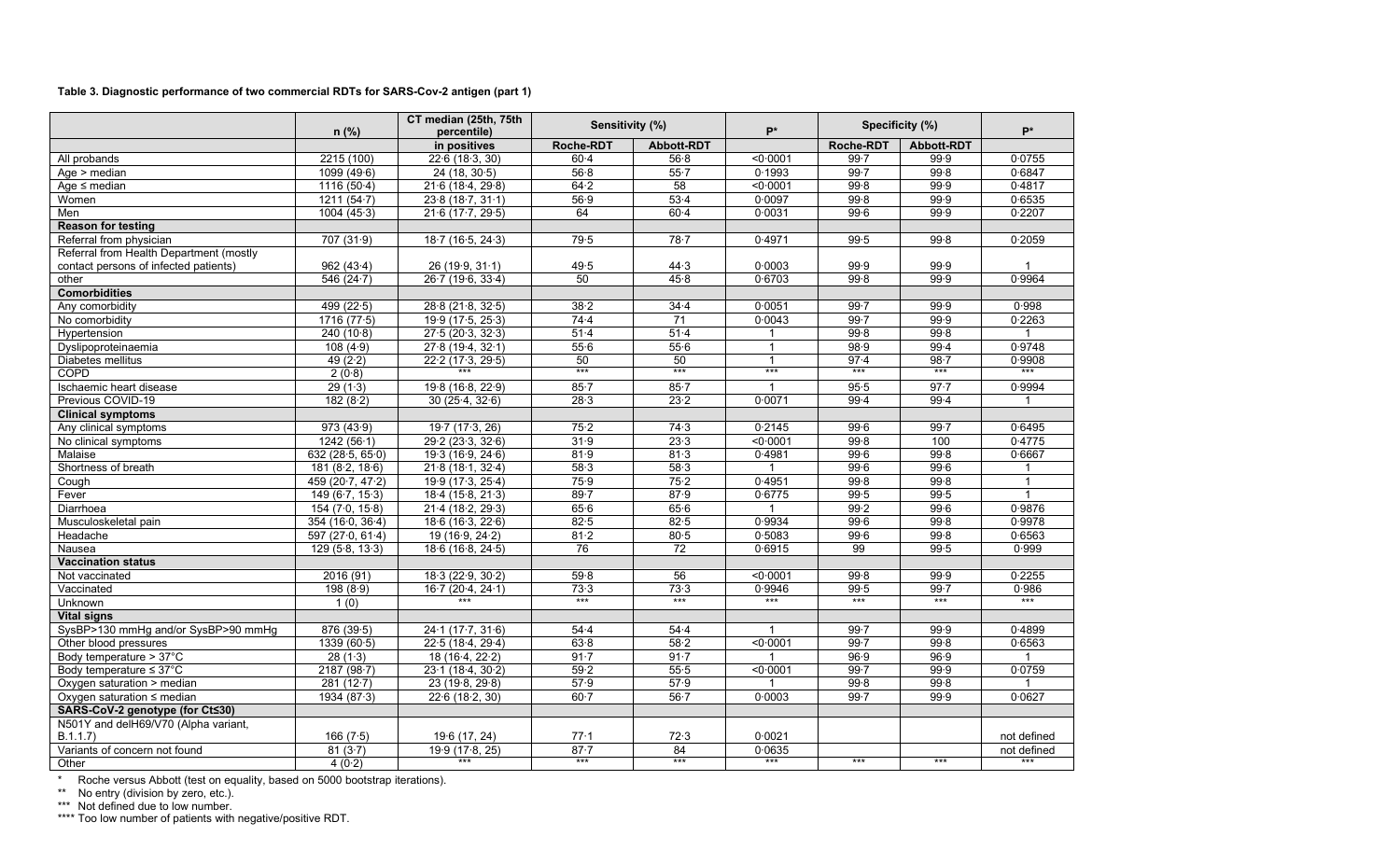Sensitivity: Proportion of people with a positive RDT related to all persons with a positive SARS-Cov-2 rRT-PCR test. Specificity: Proportion of individuals with a negative RDT to all persons with a negative e SARS-Cov-2 rRT-PCR test.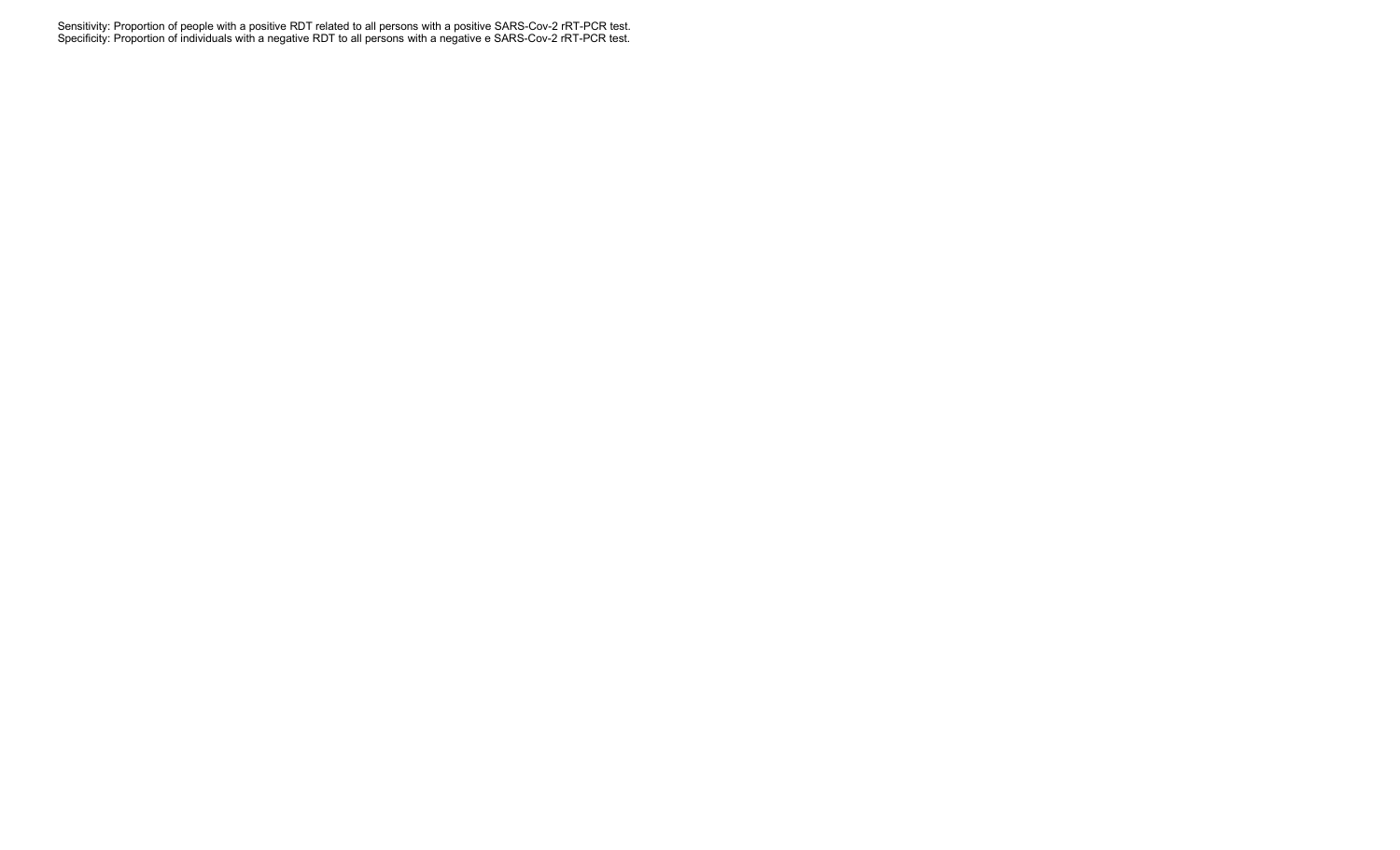#### **Table 3 Diagnostic performance of two commercial RDTs for SARS-Cov-2 antigen (part 2)**

|                                                                                  |                   | <b>PPV (%)</b>    | $P^*$             |           | <b>NPV (%)</b>    | $P^*$          |                   | EFF (%)    | $P^*$             |
|----------------------------------------------------------------------------------|-------------------|-------------------|-------------------|-----------|-------------------|----------------|-------------------|------------|-------------------|
|                                                                                  | Roche-RDT         | <b>Abbott-RDT</b> |                   | Roche-RDT | Abbott-RDT        |                | Roche-RDT         | Abbott-RDT |                   |
| All probands                                                                     | 97.6              | 99                | 0.0717            | 93.3      | 92.8              | < 0.0001       | $93 - 7$          | 93.3       | 0.0037            |
| Age $>$ median                                                                   | 97.1              | 98                | 0.5867            | $92 - 4$  | 92.2              | 0.2975         | 92.8              | $92 - 7$   | 0.5433            |
| Age $\leq$ median                                                                | 98.1              | 99.5              | 0.7759            | 94.3      | 93.3              | < 0.0001       | 94.6              | 93.9       | 0.0035            |
| Women                                                                            | 98                | 98.9              | 0.5437            | 93.2      | 92.7              | 0.0149         | 93.6              | 93.2       | 0.0429            |
| Men                                                                              | 97.2              | 99                | 0.1865            | 93.4      | 92.8              | 0.0031         | 93.8              | $93-4$     | 0.0675            |
| <b>Reason for testing</b>                                                        |                   |                   |                   |           |                   |                |                   |            |                   |
| Referral from physician                                                          | 97                | 99                | 0.1377            | 95.9      | $95-7$            | 0.7907         | 96                | $96-2$     | 0.5533            |
| Referral from Health Department (mostly<br>contact persons of infected patients) | 99                | 98.8              | 0.6819            | 88.8      | 87.8              | 0.0003         | 89.8              | 88.8       | 0.0003            |
| Other                                                                            | 92.3              | $95 - 7$          | 0.7045            | 97.7      | 97.6              | 0.3329         | 97.6              | 97.5       | 0.4843            |
| <b>Comorbidities</b>                                                             |                   |                   |                   |           |                   |                |                   |            |                   |
| Any comorbidity                                                                  | 98                | 98.9              | 0.5627            | 81.9      | 81                | 0.0025         | 83.6              | $82 - 7$   | 0.0107            |
| No comorbidity                                                                   | 97.5              | $98 - 7$          | 0.2111            | 96.6      | 96.2              | 0.0071         | $96-7$            | $96 - 4$   | 0.0589            |
| Hypertension                                                                     | 97.4              | 97.4              | $\mathbf{1}$      | 91.8      | 91.8              | $\overline{1}$ | 92.3              | 92.3       | $\mathbf{1}$      |
| Dyslipoproteinaemia                                                              | 90.9              | 95.2              | 0.9748            | 91.8      | 91.8              | 0.9748         | $91 - 7$          | 92.1       | 0.9748            |
| Diabetes mellitus                                                                | 83.3              | 90.9              | not defined       | 88.4      | 88.5              | 0.9906         | 87.8              | 88.8       | 0.9908            |
| COPD                                                                             | $***$             | $***$             | $***$             | $***$     | $\star\star\star$ | $***$          | $\star\star\star$ | $***$      | $***$             |
| Ischaemic heart disease                                                          | $85-7$            | 92.3              | 0.9994            | 95.5      | 95.6              | 0.9936         | $93 - 1$          | 94.8       | 0.9994            |
| Previous COVID-19                                                                | 98.2              | 97.9              | 0.6527            | 53.7      | 52.1              | 0.0071         | $60-7$            | 58         | 0.0071            |
| <b>Clinical symptoms</b>                                                         |                   |                   |                   |           |                   |                |                   |            |                   |
| Any clinical symptoms                                                            | 98.2              | 98.8              | 0.5469            | 93.2      | 92.9              | 0.3247         | 94                | 93.9       | 0.5727            |
| No clinical symptoms                                                             | 94.9              | 98.2              | 0.7659            | $93 - 4$  | 92.7              | < 0.0001       | 93.5              | 92.8       | 0.0011            |
| Malaise                                                                          | $98 - 4$          | 99.2              | 0.4423            | $94 - 4$  | 94.3              | 0.7251         | 95.3              | 95.3       | 0.9938            |
| Shortness of breath                                                              | 98.2              | 98.2              | $\mathbf{1}$      | 86.9      | 86.9              | $\overline{1}$ | $88 - 7$          | 88.7       | $\mathbf{1}$      |
| Cough                                                                            | 99.5              | 99.5              | 0.6626            | 91        | 90.8              | 0.4951         | 92.9              | $92 - 7$   | 0.4951            |
| Fever                                                                            | 99                | 99                | 0.8711            | 93.8      | 92.8              | 0.6775         | 95.6              | 95         | 0.6775            |
| Diarrhoea                                                                        | 95.5              | $97 - 7$          | 0.9876            | $91 - 7$  | $91 - 7$          | 0.9876         | 92.2              | 92.5       | 0.9876            |
| Musculoskeletal pain                                                             | 98.9              | 99.5              | 0.999             | 92.3      | 92.3              | 0.9926         | $94 - 1$          | 94.2       | 0.9946            |
| Headache                                                                         | 98.1              | 99                | 0.4303            | 95.1      | 94.9              | 0.7409         | 95.6              | 95.6       | 0.9696            |
| Nausea                                                                           | 95                | 97.3              | 0.7013            | 94.5      | 93.7              | 0.3509         | 94.6              | 94.2       | 0.4909            |
| <b>Vaccination status</b>                                                        |                   |                   |                   |           |                   |                |                   |            |                   |
| Not vaccinated                                                                   | 98                | 98.9              | 0.2143            | 92.9      | 92.3              | < 0.0001       | $93 - 4$          | 92.9       | 0.0015            |
| Vaccinated                                                                       | $91 - 7$          | $95-7$            | 0.9912            | 97.8      | 97.9              | 0.987          | 97.5              | 97.7       | 0.9888            |
| Unknown                                                                          | $\star\star\star$ | $\star\star\star$ | $\star\star\star$ | $***$     | $***$             | $***$          | $***$             | $***$      | $\star\star\star$ |
| <b>Vital signs</b>                                                               |                   |                   |                   |           |                   |                |                   |            |                   |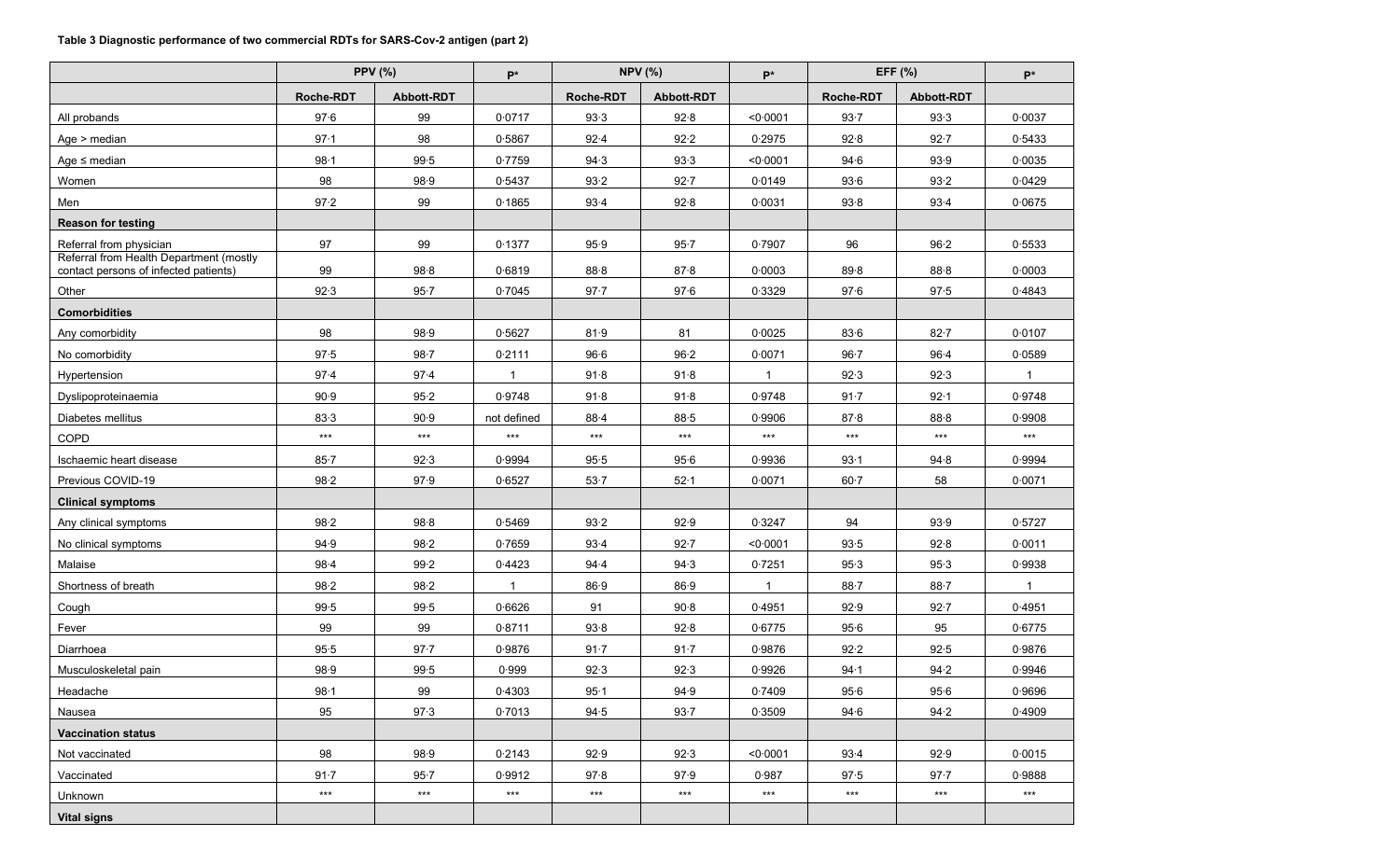| SysBP>130 mmHg and/or SysBP>90<br>mmHg          | 97.1     | 99.3     | 0.4899 | 92.9  | 92.9         | 0.4899   | 93.3     | $93 - 4$ | 0.4899 |
|-------------------------------------------------|----------|----------|--------|-------|--------------|----------|----------|----------|--------|
| Other blood pressures                           | 97.8     | $98 - 4$ | 0.6227 | 93.6  | $92 - 7$     | < 0.0001 | 94       | 93.2     | 0.0011 |
| Body temperature $> 37^{\circ}$ C               | $95 - 7$ | $95 - 7$ |        | 93.9  | 93.9         |          | 94.6     | 94.6     |        |
| Body temperature $\leq$ 37°C                    | 97.5     | 98.9     | 0.0715 | 93.3  | 92.8         | < 0.0001 | $93 - 7$ | 93.3     | 0.0065 |
| Oxygen saturation > median                      | 97.8     | 97.8     |        | 93.8  | 93.8         |          | 94.1     | 94.1     |        |
| Oxygen saturation $\leq$ median                 | 97.3     | 98.8     | 0.0589 | 93.2  | 92.6         | 0.0003   | 93.6     | 93.2     | 0.0047 |
| SARS-CoV-2 genotype (for Ct≤30)                 |          |          |        |       |              |          |          |          |        |
| N501Y and delH69/V70 (Alpha variant,<br>B.1.1.7 | 100      | 100      |        |       | $\mathbf{0}$ |          | 77.1     | 72.3     | 0.0021 |
| Variants of concern not found                   |          |          |        |       |              |          | $87 - 7$ | 84       | 0.0635 |
| Other                                           | $***$    | $***$    | $***$  | $***$ | $***$        | $***$    | $***$    | $***$    | $***$  |

\*\*\*\* Roche versus Abbott (test on equality, based on 5000 bootstrap iterations)

\*\* No entry (division by zero, etc.).

\*\*\* Not defined due to low number.

\*\*\*\* Too low number of patients with negative/positive RDT.

PPV (predictive value of the positive tests): Proportion of true positive RDTs to all positive RDTs.

PNV (predictive value of the negative tests): Proportion of true negative RDTs to all negative RDTs.

EFF (diagnostic efficiency): The ratio of correctly predicted and correctly excluded SARS-CoV-2.

#### **Table 4. Predictors of positive RDTs amongst SARS-CoV-2-positive samples in a multivariate model.**

|                                                                          |                                 | <b>Roche-RDT</b>  |                   | <b>Abbott-RDT</b>   |          |
|--------------------------------------------------------------------------|---------------------------------|-------------------|-------------------|---------------------|----------|
| Covariable                                                               |                                 | OR (95% CI)       | P                 | OR (95% CI)         | P        |
|                                                                          | Age, per year                   | 0.99(0.96, 1.02)  | 0.557             | 1.03(0.99, 1.07)    | 0.098    |
| Age and sex                                                              | Men                             | $1.0$ (reference) |                   | $1.0$ (reference)   |          |
|                                                                          | Women                           | 1.14(0.46, 2.81)  | 0.776             | 0.79(0.32, 1.94)    | 0.605    |
| <b>Ct value</b>                                                          | Ct value on rRT-PCR, per unit   | 0.68(0.6, 0.78)   | < 0.0001          | $0.64$ (0.56, 0.74) | < 0.0001 |
|                                                                          | Referral from physician         | $1.0$ (reference) |                   | $1.0$ (reference)   |          |
| <b>Reason for testing</b>                                                | Referral from Health Department | 0.53(0.16, 1.71)  | 0.287             | 0.54(0.17, 1.72)    | 0.297    |
|                                                                          | Miscellaneous reasons           | 1.95(0.1, 39.67)  | 0.665             | 0.87(0.07, 10.66)   | 0.914    |
|                                                                          | No comorbidity                  | $1.0$ (reference) |                   | $1.0$ (reference)   |          |
|                                                                          | Any comorbidity                 | 0.89(0.34, 2.33)  | 0.807             | 0.81(0.29, 2.24)    | 0.681    |
| <b>Comorbidities</b><br>No clinical symptoms<br><b>Clinical symptoms</b> | $1.0$ (reference)               |                   | $1.0$ (reference) |                     |          |
|                                                                          | At least one clinical symptom   | 2.22(0.91, 5.38)  | 0.079             | 5.51(2.18, 13.91)   | 0.0003   |
| <b>SARS-CoV-2 genotype</b>                                               | SARS-CoV-2 NIM                  | $1.0$ (reference) |                   | $1.0$ (reference)   |          |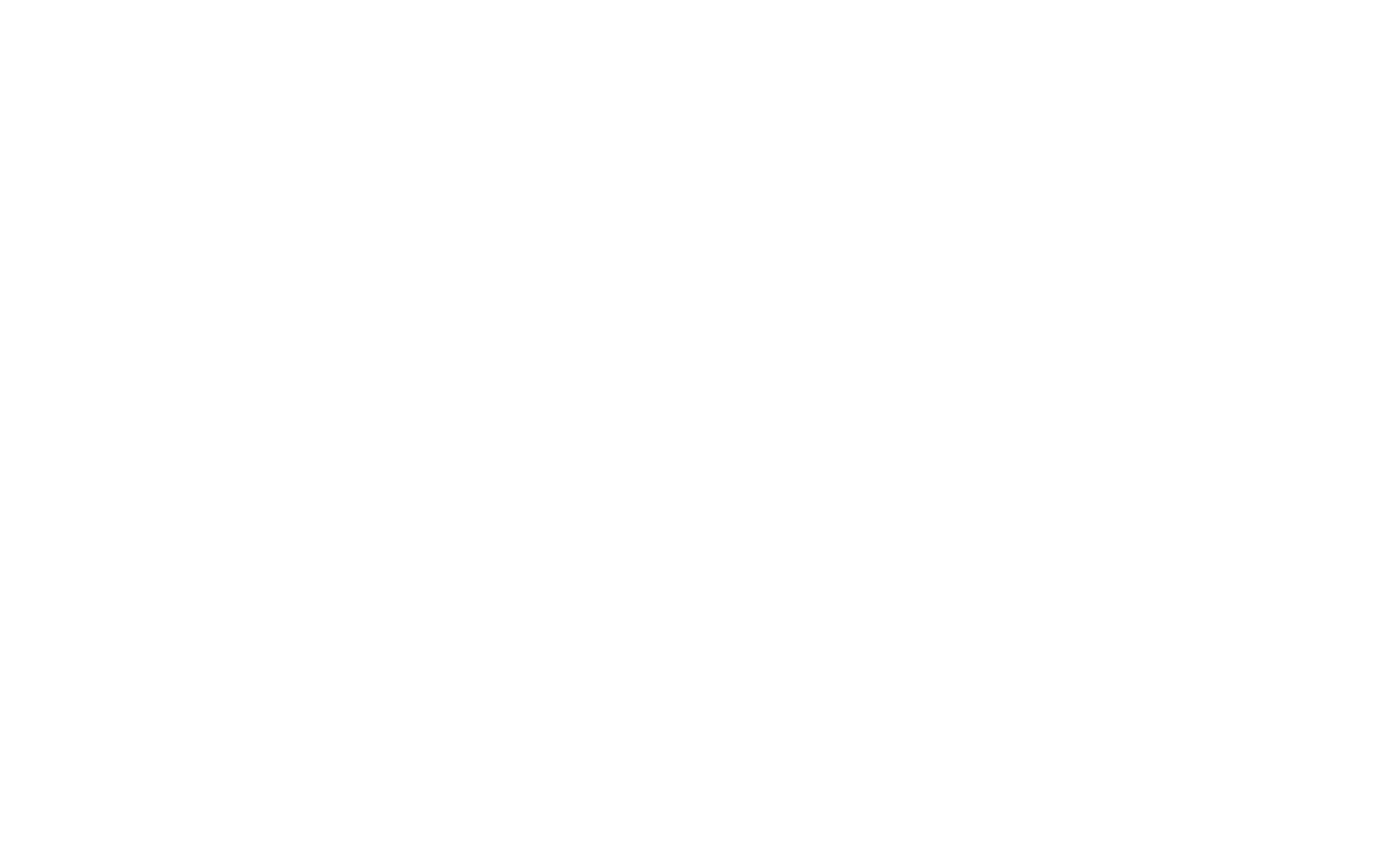**Table 5. Number of false-positive and false-negative results in a hypothetical cohort of 10 000 people tested with the Roche-RDT.**

|                                                          |                   |                        |                 |                 | #(false positive) | #(false negative)       |
|----------------------------------------------------------|-------------------|------------------------|-----------------|-----------------|-------------------|-------------------------|
| Specification of hypothetical cohort (assumed            |                   | <b>Expected number</b> |                 |                 |                   |                         |
| $number = 10000$                                         | <b>Prevalence</b> | of true positives      | Sensitivity (%) | Specificity (%) | N (95% CI)*       | N $(95\% \text{ Cl})^*$ |
|                                                          |                   |                        |                 |                 |                   |                         |
| <b>Symptomatic persons</b>                               | 0.05              | 500                    | 75.23           | 99.6            | 38 (26, 51)       | 124 (103, 147)          |
|                                                          | 0.10              | 1000                   | 75.23           | 99.6            | 36 (25, 48)       | 247 (218, 278)          |
|                                                          | 0.20              | 2000                   | 75.23           | 99.6            | 32 (22, 44)       | 495 (454, 537)          |
| <b>Symptomatic persons: SARS-CoV-2 NIM</b>               | 0.05              | 500                    | 79.3            | 99.6            | 38 (26, 51)       | 103 (84, 123)           |
|                                                          | 0.10              | 1000                   | 79.3            | 99.6            | 36 (25, 48)       | 207 (180, 235)          |
|                                                          | $0 - 20$          | 2000                   | 79.3            | 99.6            | 32(21, 43)        | 414 (376, 454)          |
|                                                          | 0.05              | 500                    | 71.76           | 99.6            | 38 (26, 50)       | 141 (119, 165)          |
| <b>Symptomatic persons: SARS-CoV-2</b><br>Alpha variant  | 0.10              | 1000                   | 71.76           | 99.6            | 36 (25, 48)       | 282 (251, 315)          |
|                                                          | 0.20              | 2000                   | 71.76           | 99.6            | 32 (21, 44)       | 564 (519, 609)          |
|                                                          | 0.005             | 50                     | 31.9            | 99.82           | 17 (10, 26)       | 34 (23, 46)             |
| <b>Asymptomatic persons</b>                              | 0.01              | 100                    | 31.9            | 99.82           | 17 (10, 26)       | 68 (52, 85)             |
|                                                          | $0 - 02$          | 200                    | 31.9            | 99.82           | 17 (10, 26)       | 136 (115, 159)          |
|                                                          | 0.005             | 50                     | 32.65           | 99.82           | 17 (10, 26)       | 33(23, 45)              |
| <b>Asymptomatic persons: SARS-CoV-2 NIM</b>              | $0 - 01$          | 100                    | 32.65           | 99.82           | 18 (10, 26)       | 67 (52, 84)             |
|                                                          | $0 - 02$          | 200                    | 32.65           | 99.82           | 17 (10, 26)       | 135 (113, 157)          |
|                                                          | 0.005             | 50                     | 30.75           | 99.82           | 18 (10, 27)       | 34(24, 47)              |
| <b>Asymptomatic persons: SARS-CoV-2</b><br>Alpha variant | $0 - 01$          | 100                    | 30.75           | 99.82           | 17 (10, 26)       | 69 (53, 85)             |
|                                                          | $0 - 02$          | 200                    | 30.75           | 99.82           | 17 (10, 26)       | 139 (116, 162)          |

\* median (2.5%,97.5%)